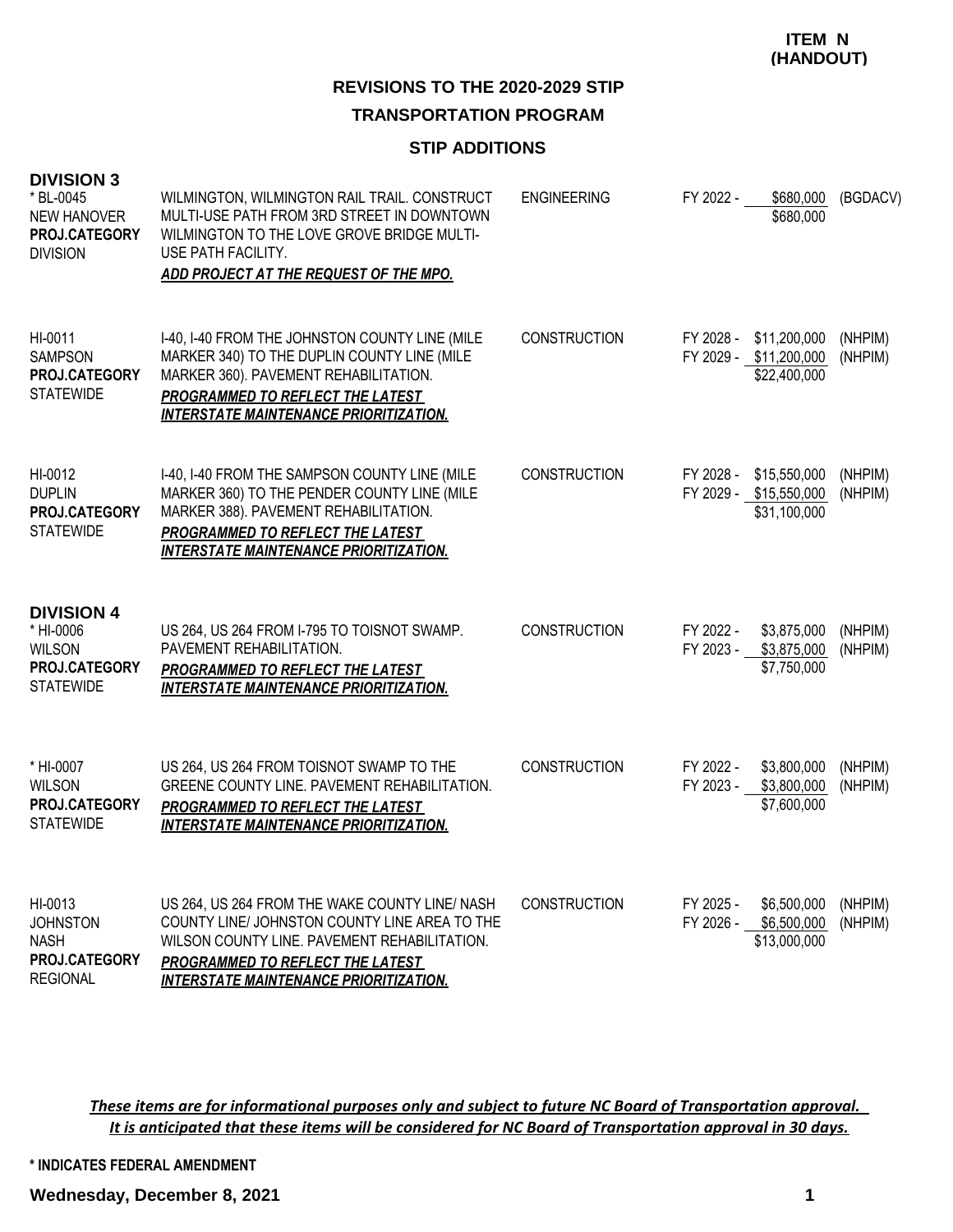## **REVISIONS TO THE 2020-2029 STIP TRANSPORTATION PROGRAM**

#### **STIP ADDITIONS**

| <b>DIVISION 4</b><br>HI-0014<br><b>WILSON</b><br>PROJ.CATEGORY<br><b>REGIONAL</b>    | US 264, US 264 FROM THE WILSON COUNTY LINE TO I-<br>95. PAVEMENT REHABILITATION.<br><b>PROGRAMMED TO REFLECT THE LATEST</b><br><b>INTERSTATE MAINTENANCE PRIORITIZATION.</b>                                                             | <b>CONSTRUCTION</b> | FY 2026 -<br>FY 2027 - | \$3,750,000<br>\$3,750,000<br>\$7,500,000  | (NHPIM)<br>(NHPIM) |
|--------------------------------------------------------------------------------------|------------------------------------------------------------------------------------------------------------------------------------------------------------------------------------------------------------------------------------------|---------------------|------------------------|--------------------------------------------|--------------------|
| <b>DIVISION 6</b><br>HI-0015<br><b>COLUMBUS</b><br>PROJ.CATEGORY<br><b>STATEWIDE</b> | US 74 (FUTURE I-74), US 74 (FUTURE I-74) FROM WEST<br>OF NC 214 TO EAST OF SR 1740 (FIRE TOWER ROAD /<br>OLD LAKE ROAD). PAVEMENT REHABILITATION.<br>PROGRAMMED TO REFLECT THE LATEST<br><b>INTERSTATE MAINTENANCE PRIORITIZATION.</b>   | <b>CONSTRUCTION</b> | FY 2024 -<br>FY 2025 - | \$3,850,000<br>\$3,850,000<br>\$7,700,000  | (NHPIM)<br>(NHPIM) |
| * HI-0016<br><b>ROBESON</b><br>PROJ.CATEGORY<br><b>STATEWIDE</b>                     | US 74 (FUTURE I-74), US 74 (FUTURE I-74) FROM EAST<br>OF NC 41 TO THE COLUMBUS COUNTY LINE.<br>PAVEMENT REHABILITATION.<br><b>PROGRAMMED TO REFLECT THE LATEST</b><br><b>INTERSTATE MAINTENANCE PRIORITIZATION.</b>                      | <b>CONSTRUCTION</b> | FY 2023 -<br>FY 2024 - | \$4,600,000<br>\$4,600,000<br>\$9,200,000  | (NHPIM)<br>(NHPIM) |
| * HI-0017<br><b>ROBESON</b><br>PROJ.CATEGORY<br><b>STATEWIDE</b>                     | US 74 (FUTURE I-74), US 74 (FUTURE I-74) FROM THE<br>SCOTLAND COUNTY LINE TO I-74/US 74 BUSINESS.<br>PAVEMENT REHABILITATION.<br>PROGRAMMED TO REFLECT THE LATEST<br><b>INTERSTATE MAINTENANCE PRIORITIZATION.</b>                       | <b>CONSTRUCTION</b> | FY 2023 -              | \$3,000,000<br>\$3,000,000                 | (NHPIM)            |
| HI-0018<br><b>COLUMBUS</b><br>PROJ.CATEGORY<br><b>STATEWIDE</b>                      | US 74 (FUTURE I-74), US 74 (FUTURE I-74) FROM WEST<br>OF US 701 BUSINESS TO WEST OF NC 214. PAVEMENT<br>REHABILITATION.<br><b>PROGRAMMED TO REFLECT THE LATEST</b><br><b>INTERSTATE MAINTENANCE PRIORITIZATION.</b>                      | <b>CONSTRUCTION</b> | FY 2025 -<br>FY 2026 - | \$9,100,000<br>\$9,100,000<br>\$18,200,000 | (NHPIM)<br>(NHPIM) |
| HI-0019<br><b>COLUMBUS</b><br>PROJ.CATEGORY<br><b>STATEWIDE</b>                      | US 74 (FUTURE I-74), US 74 (FUTURE I-74) FROM WEST<br>OF SR 1585 (UNION VALLEY ROAD) TO WEST OF US<br>701 BUSINESS, PAVEMENT REHABILITATION.<br><b>PROGRAMMED TO REFLECT THE LATEST</b><br><b>INTERSTATE MAINTENANCE PRIORITIZATION.</b> | <b>CONSTRUCTION</b> | FY 2027 -<br>FY 2028 - | \$2,700,000<br>\$2,700,000<br>\$5,400,000  | (NHPIM)<br>(NHPIM) |

*These items are for informational purposes only and subject to future NC Board of Transportation approval. It is anticipated that these items will be considered for NC Board of Transportation approval in 30 days.*

**\* INDICATES FEDERAL AMENDMENT**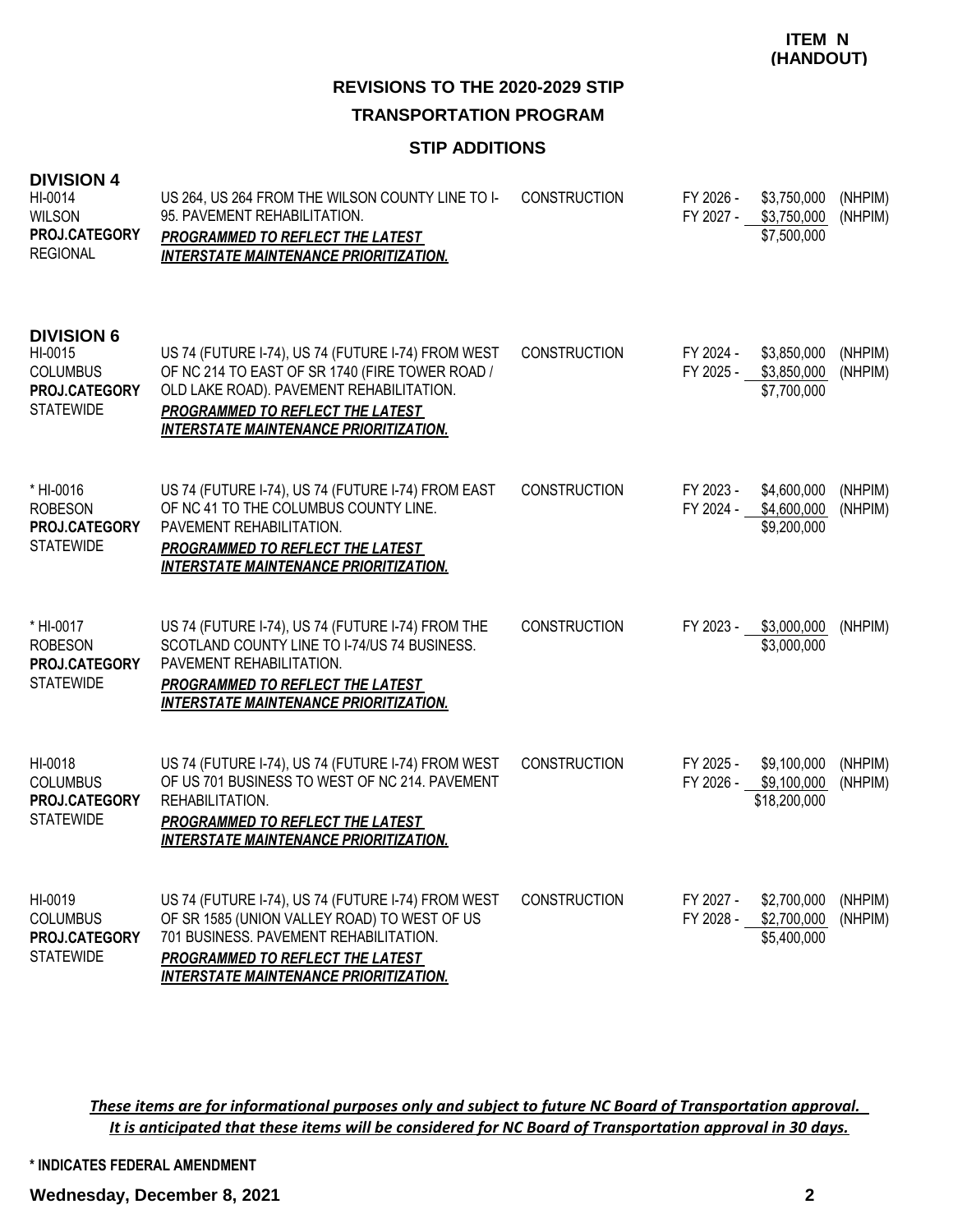## **REVISIONS TO THE 2020-2029 STIP TRANSPORTATION PROGRAM**

#### **STIP ADDITIONS**

| <b>DIVISION 6</b><br>HI-0020<br><b>COLUMBUS</b><br>PROJ.CATEGORY<br><b>STATEWIDE</b> | US 74 (FUTURE I-74), US 74 (FUTURE I-74) FROM THE<br>ROBESON COUNTY LINE TO WEST OF SR 1585 (UNION<br>VALLEY ROAD). PAVEMENT REHABILITATION.<br>PROGRAMMED TO REFLECT THE LATEST<br><b>INTERSTATE MAINTENANCE PRIORITIZATION.</b>                                                                                          | <b>CONSTRUCTION</b>                                       | FY 2027 -                                                                  | \$7,500,000<br>FY 2028 - \$7,500,000<br>\$15,000,000                                    | (NHPIM)<br>(NHPIM)                        |
|--------------------------------------------------------------------------------------|----------------------------------------------------------------------------------------------------------------------------------------------------------------------------------------------------------------------------------------------------------------------------------------------------------------------------|-----------------------------------------------------------|----------------------------------------------------------------------------|-----------------------------------------------------------------------------------------|-------------------------------------------|
| HI-0021<br>CUMBERLAND<br>PROJ.CATEGORY<br><b>STATEWIDE</b>                           | 1-95, 1-95 FROM THE ROBESON COUNTY LINE TO NC<br>53/210. PAVEMENT REHABILITATION.<br>PROGRAMMED TO REFLECT THE LATEST<br><b>INTERSTATE MAINTENANCE PRIORITIZATION.</b>                                                                                                                                                     | <b>CONSTRUCTION</b>                                       | FY 2026 -<br>FY 2027 -                                                     | \$4,000,000<br>\$4,000,000<br>\$8,000,000                                               | (NHPIM)<br>(NHPIM)                        |
| HI-0022<br><b>CUMBERLAND</b><br>PROJ.CATEGORY<br><b>STATEWIDE</b>                    | I-95, I-95 FROM NC 53 TO I-95 BUSINESS / US 301.<br>PAVEMENT REHABILITATION.<br>PROGRAMMED TO REFLECT THE LATEST<br><b>INTERSTATE MAINTENANCE PRIORITIZATION.</b>                                                                                                                                                          | <b>CONSTRUCTION</b>                                       | FY 2026 -<br>FY 2027 -                                                     | \$2,900,000<br>\$2,900,000<br>\$5,800,000                                               | (NHPIM)<br>(NHPIM)                        |
| <b>DIVISION 7</b><br>* BL-0044<br>ORANGE<br>PROJ.CATEGORY<br><b>DIVISION</b>         | NC 54, WESTBROOK DRIVE IN CARRBORO TO WEST<br>OF US 15 / US 501 / NC 86 (SOUTH COLUMBIA STREET)<br>INTERCHANGE IN CHAPEL HILL. CONSTRUCT<br>SIDEWALK AND INSTALL PEDESTRIAN SIGNALS,<br>CROSSWALKS, AND REFUGE ISLANDS AT SELECTED<br>LOCATIONS.<br>ADD PROJECT AT THE REQUEST OF THE DURHAM-<br>CHAPEL HILL-CARRBORO MPO. | <b>ENGINEERING</b><br>RIGHT-OF-WAY<br><b>CONSTRUCTION</b> | FY 2022 -<br>FY 2022 -<br>FY 2023 -<br>FY 2023 -<br>FY 2023 -<br>FY 2023 - | \$175,000<br>\$35,000<br>\$50,000<br>\$140,000<br>\$978,000<br>\$193,000<br>\$1,571,000 | (S)<br>(S)<br>(S)<br>(S)<br>(BGDA)<br>(L) |
| * TL-0018<br>ORANGE<br>PROJ.CATEGORY<br>PUBLIC TRANS                                 | GO TRIANGLE ACCESS IMPROVEMENTS AT THE<br>INTERSECTION OF US 15-501 AND EASTOWNE DRIVE.<br>ADD FUNDING TO FY 22, FY 23 AT THE REQUEST OF<br>MPO.                                                                                                                                                                           | <b>CONSTRUCTION</b>                                       | FY 2022 -<br>FY 2022 -<br>FY 2023 -<br>FY 2023 -                           | \$80,000<br>\$20,000<br>\$320,000<br>\$80,000<br>\$500,000                              | (CMAQ)<br>(L)<br>(CMAQ)<br>(L)            |

*These items are for informational purposes only and subject to future NC Board of Transportation approval. It is anticipated that these items will be considered for NC Board of Transportation approval in 30 days.*

**\* INDICATES FEDERAL AMENDMENT**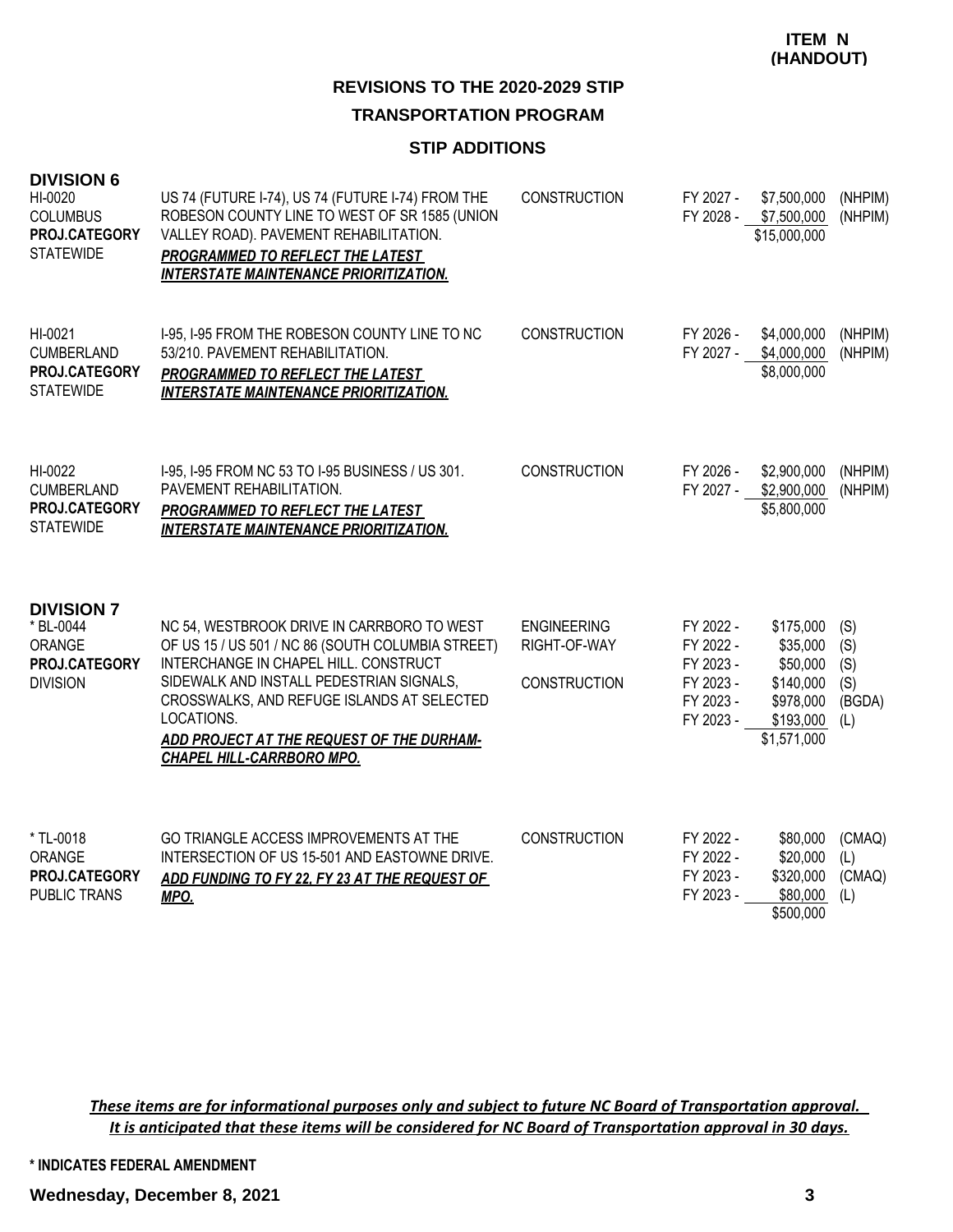## **REVISIONS TO THE 2020-2029 STIP TRANSPORTATION PROGRAM**

#### **STIP ADDITIONS**

| <b>DIVISION 8</b><br>HI-0003<br><b>RANDOLPH</b><br>PROJ.CATEGORY<br><b>STATEWIDE</b>         | I-73 / US 220, SR 1009 (OLD US HIGHWAY 311) TO<br>GUILFORD COUNTY LINE, PAVEMENT REHABILITATION.<br><b>PROGRAMMED TO REFLECT THE LATEST</b><br><b>INTERSTATE MAINTENANCE PRIORITIZATION.</b> | <b>CONSTRUCTION</b> | FY 2028 -              | \$8,120,000<br>\$8,120,000                             | (NHPIM)            |
|----------------------------------------------------------------------------------------------|----------------------------------------------------------------------------------------------------------------------------------------------------------------------------------------------|---------------------|------------------------|--------------------------------------------------------|--------------------|
| HI-0004<br><b>RANDOLPH</b><br><b>PROJ.CATEGORY</b><br><b>STATEWIDE</b>                       | 1-74, SR 1928 (CEDAR SQUARE ROAD) TO 1-73 / US 220.<br>PAVEMENT REHABILITATION.<br>PROGRAMMED TO REFLECT THE LATEST<br><b>INTERSTATE MAINTENANCE PRIORITIZATION.</b>                         | <b>CONSTRUCTION</b> | FY 2028 -              | \$8,140,000<br>\$8,140,000                             | (NHPIM)            |
| <b>DIVISION 9</b><br>HI-0005<br><b>DAVIDSON</b><br><b>PROJ.CATEGORY</b><br><b>STATEWIDE</b>  | I-285 / US 52 / NC 8, I-85 TO FORSYTH COUNTY LINE.<br>PAVEMENT REHABILITATION.<br><b>PROGRAMMED TO REFLECT THE LATEST</b><br><b>INTERSTATE MAINTENANCE PRIORITIZATION.</b>                   | <b>CONSTRUCTION</b> | FY 2025 -              | \$15,074,000<br>FY 2026 - \$15,073,000<br>\$30,147,000 | (NHPIM)<br>(NHPIM) |
| <b>DIVISION 13</b><br>HI-0009<br><b>McDOWELL</b><br><b>PROJ.CATEGORY</b><br><b>STATEWIDE</b> | SR 1001 (SUGAR HILL ROAD)/MILE MARKER 81 TO NC<br>226/MILE MARKER 86. PAVEMENT REHABILITATION.<br>PROGRAMMED TO REFLECT LATEST INTERSTATE<br><b>MAINTENANCE PRIORITIZATION.</b>              | <b>CONSTRUCTION</b> | FY 2027 -<br>FY 2028 - | \$7,450,000<br>\$7,450,000<br>\$14,900,000             | (NHPIM)<br>(NHPIM) |

#### **STIP MODIFICATIONS**

| <b>DIVISION 1</b>    |                                            |                     |           |             |         |
|----------------------|--------------------------------------------|---------------------|-----------|-------------|---------|
| I-6027               | US 17 (FUTURE I-87), BERTIE COUNTY LINE TO | <b>CONSTRUCTION</b> | FY 2028 - | \$7.080.000 | (NHPIM) |
| <b>CHOWAN</b>        | PERQUIMANS COUNTY LINE. PAVEMENT           |                     | FY 2029 - | \$1,170,000 | (NHPIM) |
| <b>PROJ.CATEGORY</b> | REHABILITATION.                            |                     |           | \$8,250,000 |         |
| <b>STATEWIDE</b>     | TO REFLECT THE LATEST INTERSTATE           |                     |           |             |         |
|                      | <b>MAINTENANCE PRIORITIZATION, DELAY</b>   |                     |           |             |         |
|                      | <b>CONSTRUCTION FROM FY 25 TO FY 28.</b>   |                     |           |             |         |

*These items are for informational purposes only and subject to future NC Board of Transportation approval. It is anticipated that these items will be considered for NC Board of Transportation approval in 30 days.*

**\* INDICATES FEDERAL AMENDMENT**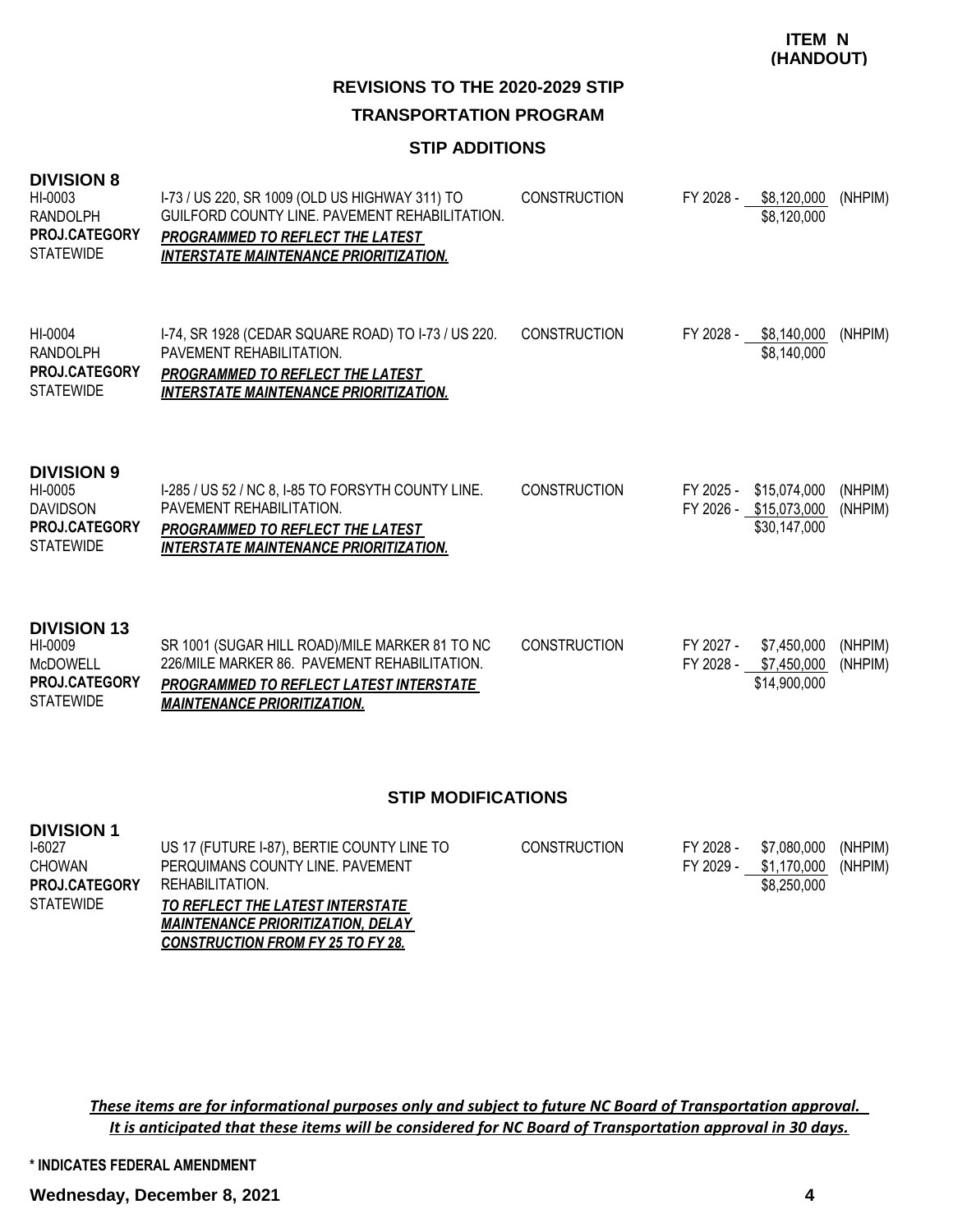## **REVISIONS TO THE 2020-2029 STIP**

**TRANSPORTATION PROGRAM**

### **STIP MODIFICATIONS**

| <b>DIVISION 1</b><br>* R-2576<br><b>CURRITUCK</b><br>PROJ.CATEGORY<br><b>DIVISION</b>     | NEW ROUTE, MID-CURRITUCK BRIDGE, COINJOCK TO<br>COROLLA. NEW STRUCTURE OVER CURRITUCK<br>SOUND AND UPGRADE APPROACHES.<br>DUE TO THE LAWSUIT CHALLENGING THE NEPA<br>DOCUMENT, DELAY RIGHT-OF-WAY FROM FY 22 TO FY<br>24 AND CONSTRUCTION FROM FY 22 TO FY 24. | RIGHT-OF-WAY<br><b>UTILITIES</b><br><b>GARVEE CON</b>   | FY 2024 -<br>\$8,248,000<br>FY 2025 -<br>\$8,249,000<br>\$8,706,000<br>FY 2024 -<br>FY 2025 -<br>\$8,707,000<br>FY 2024 -<br>\$11,152,000<br>FY 2025 -<br>\$11,152,000<br>FY 2026 - \$11,152,000<br>FY 2027 - \$11,152,000<br>FY 2028 - \$11,152,000<br>FY 2029 - \$11,152,000 | (BOND R)<br>(BOND R)<br>(BOND R)<br>(BOND R)<br>(BGLT5)<br>(BGLT5)<br>(BGLT5)<br>(BGLT5)<br>(BGLT5)<br>(BGLT5) |
|-------------------------------------------------------------------------------------------|----------------------------------------------------------------------------------------------------------------------------------------------------------------------------------------------------------------------------------------------------------------|---------------------------------------------------------|--------------------------------------------------------------------------------------------------------------------------------------------------------------------------------------------------------------------------------------------------------------------------------|----------------------------------------------------------------------------------------------------------------|
|                                                                                           |                                                                                                                                                                                                                                                                | <b>CONSTRUCTION</b>                                     | AFTER FY 2029 - \$100,368,000<br>FY 2024 - \$10,831,000<br>FY 2024 -<br>\$55,849,000<br>FY 2025 - \$10,832,000<br>FY 2025 - \$55,849,000<br>FY 2026 - \$10,832,000<br>FY 2026 - \$55,849,000<br>FY 2027 - \$10,832,000<br>FY 2027 - \$55,850,000<br>\$467,914,000              | (BGLT5)<br>(S(M))<br>(BOND R)<br>(S(M))<br>(BOND R)<br>(S(M))<br>(BOND R)<br>(S(M))<br>(BOND R)                |
| <b>DIVISION 2</b><br><b>HS-2002C</b><br><b>LENOIR</b><br>PROJ.CATEGORY<br><b>REGIONAL</b> | US 70, INSTALL RESTRICTED CROSSING<br>INTERSECTIONS AT US 70 AND SR 1324 (KENNEDY<br>HOME ROAD) / SR 1519 (EASON ROAD) AND AT<br>ADJACENT CROSSOVER TO THE WEST.<br>AT THE REQUEST OF THE DIVISION, DELAY UTILITIES<br><b>FROM FY 21 TO FY 22.</b>             | <b>UTILITIES</b><br>CONSTRUCTION                        | FY 2022 -<br>\$20,000<br>FY 2022 -<br>\$250,000<br>\$270,000                                                                                                                                                                                                                   | (HSIP)<br>(HSIP)                                                                                               |
| R-5777C<br><b>CRAVEN</b><br>PROJ.CATEGORY<br><b>STATEWIDE</b>                             | US 70, EAST OF THURMAN ROAD TO HAVELOCK<br>BYPASS. UPGRADE ROADWAY TO FREEWAY AND<br>CONSTRUCT SERVICE ROADS.<br><b>COST INCREASE EXCEEDING \$2 MILLION AND 25%</b><br><b>THRESHOLDS.</b>                                                                      | RIGHT-OF-WAY<br><b>UTILITIES</b><br><b>CONSTRUCTION</b> | FY 2023 -<br>\$14,565,000<br>FY 2024 - \$14,565,000<br>FY 2023 -<br>\$6,672,000<br>FY 2024 -<br>\$6,673,000<br>FY 2023 - \$41,867,000<br>FY 2024 -<br>\$48,147,000<br>FY 2025 -<br>\$44,691,000<br>FY 2026 -<br>\$40,335,000<br>FY 2027 - \$50,760,000<br>\$268,275,000        | (T)<br>(T)<br>(T)<br>(T)<br>(T)<br>(T)<br>(T)<br>(T)<br>(T)                                                    |

*These items are for informational purposes only and subject to future NC Board of Transportation approval. It is anticipated that these items will be considered for NC Board of Transportation approval in 30 days.*

**\* INDICATES FEDERAL AMENDMENT**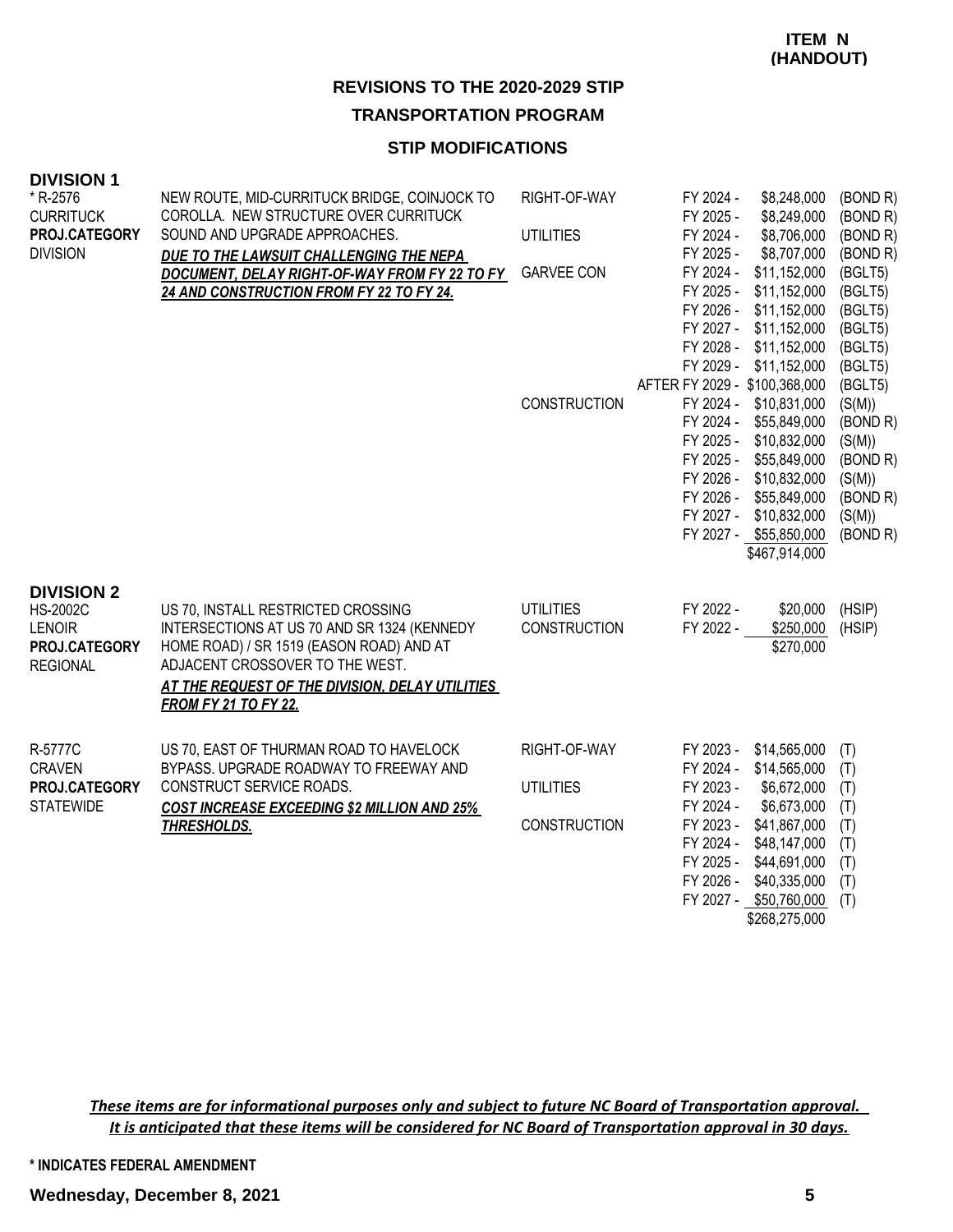# **REVISIONS TO THE 2020-2029 STIP**

## **TRANSPORTATION PROGRAM**

#### **STIP MODIFICATIONS**

| <b>DIVISION 3</b><br>AV-5742<br><b>BRUNSWICK</b><br>PROJ.CATEGORY<br><b>DIVISION</b> | ODELL WILLIAMSON MUNICIPAL AIRPORT (60J),<br>RUNWAY PROTECTION ZONE 2 - RUNWAY 24 LAND<br>ACQUISITION AND OBSTRUCTION REMOVAL.<br>AT THE REQUEST OF THE DIVISION OF AVIATION,<br><b>MODIFY DESCRIPTION TO BETTER MATCH SCOPE</b><br><b>AND ADD CONSTRUCTION IN FY 22 NOT PREVIOUSLY</b><br><b>PROGRAMMED.</b> | <b>CONSTRUCTION</b>                 | FY 2022 -                                        | \$600,000<br>\$600,000                                              | (T)                                      |
|--------------------------------------------------------------------------------------|---------------------------------------------------------------------------------------------------------------------------------------------------------------------------------------------------------------------------------------------------------------------------------------------------------------|-------------------------------------|--------------------------------------------------|---------------------------------------------------------------------|------------------------------------------|
| B-5632<br><b>DUPLIN</b><br>PROJ.CATEGORY<br><b>DIVISION</b>                          | SR 1828 (CYPRESS CREEK ROAD), REPLACE BRIDGE<br>300187 OVER BLACK SWAMP.<br>TO ALLOW ADDITIONAL TIME FOR PLANNING AND<br>DESIGN, DELAY RIGHT-OF-WAY FROM FY 22 TO FY 23.                                                                                                                                      | RIGHT-OF-WAY<br><b>CONSTRUCTION</b> | FY 2023 -<br>FY 2023 - \$1,900,000               | \$190,000<br>\$2,090,000                                            | (BGOFF)<br>(BGOFF)                       |
| * B-5981<br><b>DUPLIN</b><br>PROJ.CATEGORY<br><b>STATEWIDE</b>                       | US 117 NBL, REPLACE BRIDGE 300016 OVER CSX<br>RAILROAD, BRIDGE PRESERVATION OF BRIDGE<br>300017 OVER CSX.<br><b>ACCELERATE RIGHT-OF-WAY FROM FY 23 TO FY 22</b><br>AND CONSTRUCTION FROM FY 25 TO FY 23 AT THE<br><b>REQUEST OF STRUCTURES MANAGEMENT.</b>                                                    | RIGHT-OF-WAY<br><b>CONSTRUCTION</b> | FY 2022 -<br>FY 2023 -<br>FY 2024 -<br>FY 2025 - | \$443,000<br>\$2,819,000<br>\$3,715,000<br>\$566,000<br>\$7,543,000 | (BGLT5)<br>(BGLT5)<br>(BGLT5)<br>(BGLT5) |
| * I-6036<br><b>BRUNSWICK</b><br>PROJ.CATEGORY<br><b>STATEWIDE</b>                    | I-140, US 17 TO NORTH OF US 74. PAVEMENT<br>REHABILITATION.<br>TO REFLECT THE LATEST INTERSTATE<br><b>MAINTENANCE PRIORITIZATION, ACCELERATE</b><br><b>CONSTRUCTION FROM FY 25 TO FY 23.</b>                                                                                                                  | <b>CONSTRUCTION</b>                 | FY 2023 -                                        | \$4,675,000<br>FY 2024 - \$825,000<br>\$5,500,000                   | (NHPIM)<br>(NHPIM)                       |
| $I-6037$<br><b>NEW HANOVER</b><br>PROJ.CATEGORY<br><b>STATEWIDE</b>                  | I-140, US 421 TO I-40. PAVEMENT AND BRIDGE<br>REHABILITATION.<br>TO REFLECT THE LATEST INTERSTATE<br><b>MAINTENANCE PRIORITIZATION. DELAY</b><br><b>CONSTRUCTION FROM FY 26 TO FY 28.</b>                                                                                                                     | <b>CONSTRUCTION</b>                 | FY 2028 -<br>FY 2029 -                           | \$3,066,000<br>\$4,234,000<br>\$7,300,000                           | (NHPIM)<br>(NHPIM)                       |

*These items are for informational purposes only and subject to future NC Board of Transportation approval. It is anticipated that these items will be considered for NC Board of Transportation approval in 30 days.*

**\* INDICATES FEDERAL AMENDMENT**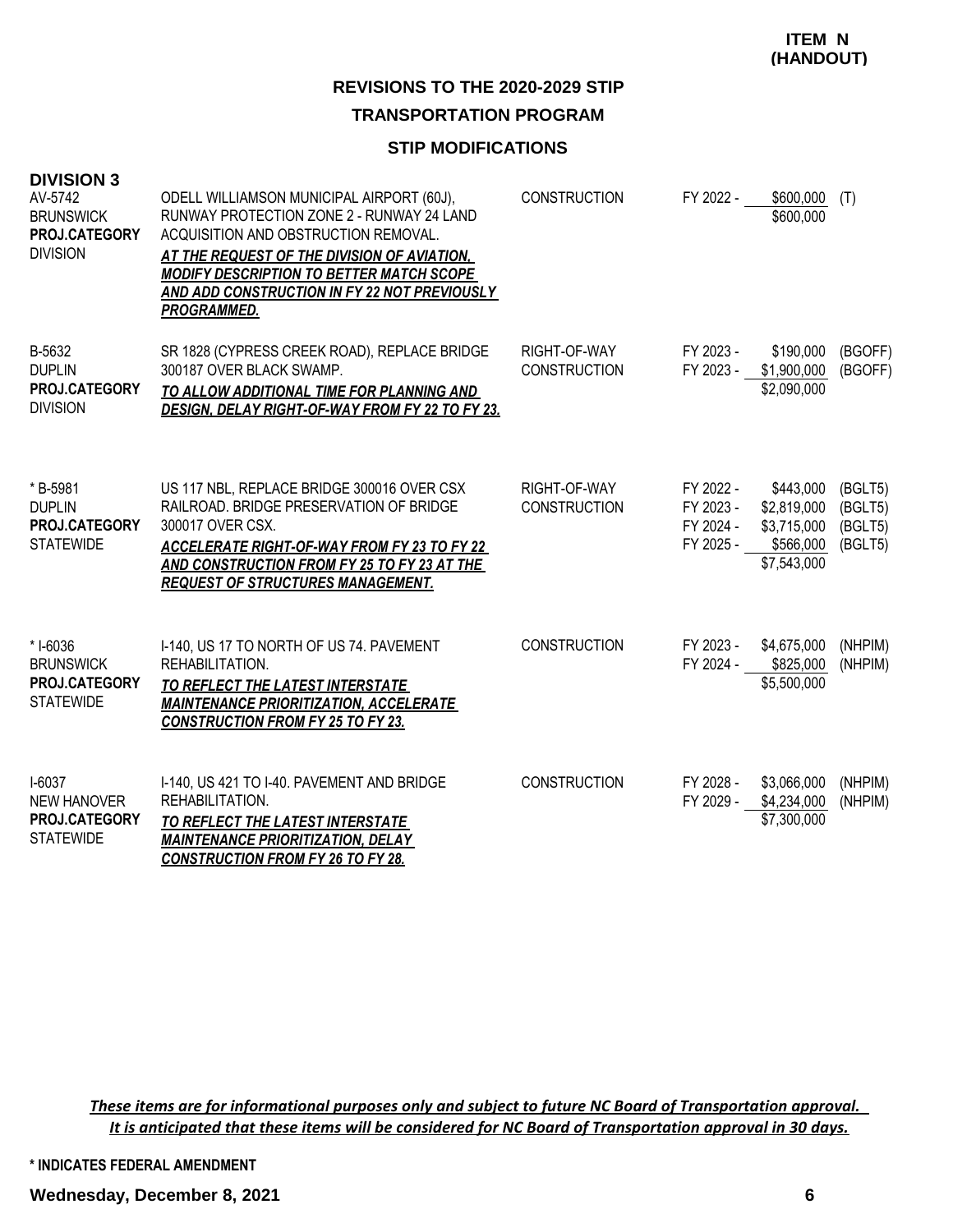#### **STIP MODIFICATIONS**

| <b>DIVISION 3</b><br>*1-6039<br><b>NEW HANOVER</b><br><b>PENDER</b><br>PROJ.CATEGORY<br><b>STATEWIDE</b>       | I-40, I-40 FROM END I-40 (MILE MARKER 420) TO NC 210<br>(MILE MARKER 408). PAVEMENT REHABILITATION.<br>TO REFLECT THE LATEST INTERSTATE<br><b>MAINTENANCE PRIORITIZATION, ACCELERATE</b><br><b>CONSTRUCTION FROM FY 25 TO FY 23. COST</b><br><b>INCREASE EXCEEDING \$2 MILLION AND 25%</b><br><b>THRESHOLDS.</b> | <b>CONSTRUCTION</b> | FY 2023 -<br>FY 2024 -<br>FY 2025 - | \$3,432,000<br>\$8,976,000<br>\$792,000<br>\$13,200,000 | (NHPIM)<br>(NHPIM)<br>(NHPIM) |
|----------------------------------------------------------------------------------------------------------------|------------------------------------------------------------------------------------------------------------------------------------------------------------------------------------------------------------------------------------------------------------------------------------------------------------------|---------------------|-------------------------------------|---------------------------------------------------------|-------------------------------|
| * I-6040<br><b>PENDER</b><br>PROJ.CATEGORY<br><b>STATEWIDE</b>                                                 | I-40, EAST OF US 117 (MILE MARKER 389.5) TO NC 210<br>(MILE MARKER 408). PAVEMENT REHABILITATION.<br>TO REFLECT THE LATEST INTERSTATE<br><b>MAINTENANCE PRIORITIZATION, ACCELERATE</b><br><b>CONSTRUCTION FROM FY 23 TO FY 22. COST</b><br><b>INCREASE EXCEEDING \$2 MILLION AND 25%</b><br><b>THRESHOLDS.</b>   | <b>CONSTRUCTION</b> | FY 2022 -                           | \$7,175,000<br>FY 2023 - \$13,325,000<br>\$20,500,000   | (NHPIM)<br>(NHPIM)            |
| * U-5534<br><b>BRUNSWICK</b><br><b>NEW HANOVER</b><br><b>PENDER</b><br><b>PROJ.CATEGORY</b><br><b>DIVISION</b> | VARIOUS, WILMINGTON URBAN AREA MPO STP-DA<br>PROGRAM.<br>ADD CONSTRUCTION IN FY 22 NOT PREVIOUSLY<br><b>PROGRAMMED.</b>                                                                                                                                                                                          | <b>CONSTRUCTION</b> | FY 2022 -<br>FY 2022 -<br>FY 2022 - | \$471,000<br>\$168,000<br>\$118,000<br>\$757,000        | (BGDA)<br>(BGDACV)<br>(L)     |
| <b>DIVISION 4</b><br>I-5934<br><b>NASH</b><br><b>PROJ.CATEGORY</b><br><b>STATEWIDE</b>                         | I-95, SR 1770 (SUNSET AVENUE) (MILE MARKER 137.4)<br>TO SR 1544 (NORTH HALIFAX ROAD) (MILE MARKER<br>142.1). PAVEMENT AND BRIDGE REHABILITATION.<br>TO REFLECT THE LATEST INTERSTATE<br><i><b>MAINTENANCE PRIORITIZATION. ACCELERATE</b></i><br><b>CONSTRUCTION FROM FY 26 TO FY 24.</b>                         | <b>CONSTRUCTION</b> | FY 2024 -<br>FY 2025 -              | \$4,032,000<br>\$1,416,000<br>\$5,448,000               | (NHPIM)<br>(NHPIM)            |
| * I-6041<br><b>EDGECOMBE</b><br><b>PROJ.CATEGORY</b><br><b>STATEWIDE</b>                                       | US 64 (FUTURE I-87), SR 1233 (THOMAS ROAD)<br>OVERPASS TO NC 33. PAVEMENT REHABILITATION.<br><b>TO REFLECT THE LATEST INTERSTATE</b><br><b>MAINTENANCE PRIORITIZATION, ACCELERATE</b><br><b>CONSTRUCTION FROM FY 25 TO FY 23.</b>                                                                                | <b>CONSTRUCTION</b> | FY 2023 -<br>FY 2024 -              | \$5,710,000<br>\$3,431,000<br>\$9,141,000               | (NHPIM)<br>(NHPIM)            |

*These items are for informational purposes only and subject to future NC Board of Transportation approval. It is anticipated that these items will be considered for NC Board of Transportation approval in 30 days.*

**\* INDICATES FEDERAL AMENDMENT**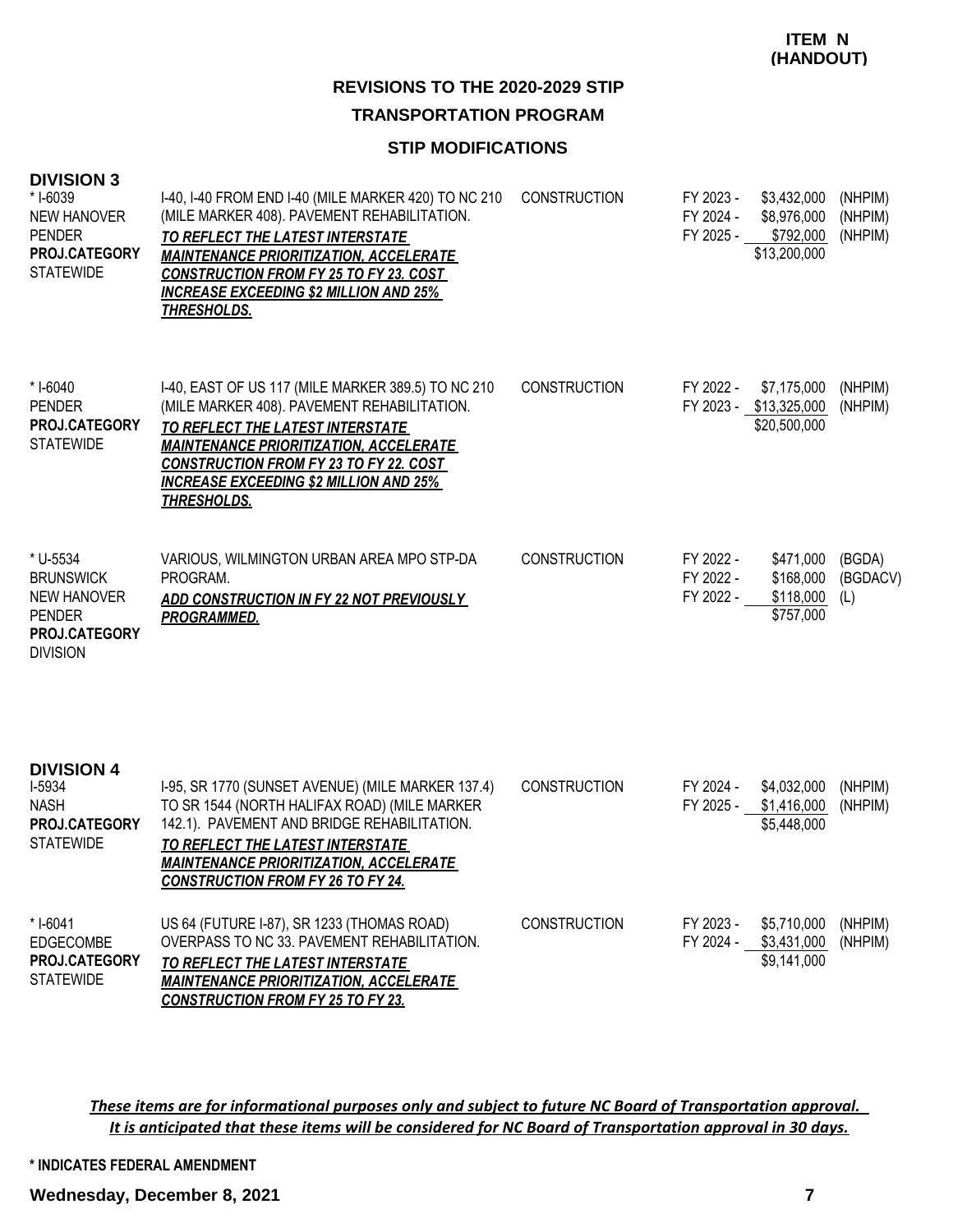#### **STIP MODIFICATIONS**

| <b>DIVISION 4</b><br>* I-6042<br>EDGECOMBE<br>PROJ.CATEGORY<br><b>STATEWIDE</b>   | US 64 (FUTURE I-87), NC 33 TO MARTIN COUNTY LINE.<br>PAVEMENT REHABILITATION.<br>TO REFLECT THE LATEST INTERSTATE<br><b>MAINTENANCE PRIORITIZATION, ACCELERATE</b><br><b>CONSTRUCTION FROM FY 25 TO FY 23.</b>                                                                                                                                                                 | CONSTRUCTION                                              | FY 2023 -<br>FY 2024 -                                                     | \$4,649,000<br>\$3,246,000<br>\$7,895,000                                                      | (NHPIM)<br>(NHPIM)                          |
|-----------------------------------------------------------------------------------|--------------------------------------------------------------------------------------------------------------------------------------------------------------------------------------------------------------------------------------------------------------------------------------------------------------------------------------------------------------------------------|-----------------------------------------------------------|----------------------------------------------------------------------------|------------------------------------------------------------------------------------------------|---------------------------------------------|
| * I-6045<br><b>NASH</b><br>PROJ.CATEGORY<br><b>STATEWIDE</b>                      | US 64 (FUTURE I-87), SR 1306 (SOUTH OLD FRANKLIN<br>ROAD) TO SR 1603 (OLD CARRIAGE ROAD). PAVEMENT<br>REHABILITATION.<br><b>TO REFLECT THE LATEST INTERSTATE</b><br><b>MAINTENANCE PRIORITIZATION, ACCELERATE</b><br><b>CONSTRUCTION FROM FY 25 TO FY 23.</b>                                                                                                                  | CONSTRUCTION                                              | FY 2023 -<br>FY 2024 -<br>FY 2025 -                                        | \$8,104,000<br>\$8,957,000<br>\$1,639,000<br>\$18,700,000                                      | (NHPIM)<br>(NHPIM)<br>(NHPIM)               |
| <b>DIVISION 5</b><br>* EB-5838<br><b>WAKE</b><br>PROJ.CATEGORY<br><b>DIVISION</b> | SR 1637 (CHURCH STREET), SR 3014 (MORRISVILLE-<br>CARPENTER ROAD) TO DURHAM COUNTY LINE IN<br>MORRISVILLE. CONSTRUCT SIDEWALKS TO FILL IN<br>GAPS.<br>ADD RIGHT-OF-WAY IN FY 23 NOT PREVIOUSLY<br>PROGRAMMED, AT THE REQUEST OF THE CAPITAL<br><b>AREA MPO.</b>                                                                                                                | <b>ENGINEERING</b><br>RIGHT-OF-WAY<br><b>CONSTRUCTION</b> | FY 2022 -<br>FY 2022 -<br>FY 2023 -<br>FY 2023 -<br>FY 2024 -<br>FY 2024 - | \$240,000<br>\$60,000<br>\$200,000<br>\$50,000<br>\$1,160,000<br>$$290,000$ (L)<br>\$2,000,000 | (TAANY)<br>(L)<br>(TAANY)<br>(L)<br>(TAANY) |
| HL-0032<br><b>WAKE</b><br>PROJ.CATEGORY<br><b>DIVISION</b>                        | LAKE BOONE TRAIL, I-440 TO RIDGE ROAD IN RALEIGH.<br>UPGRADE ROADWAY TO COMPLETE STREET.<br>TO REFLECT CURRENT CITY DELIVERY SCHEDULE,<br>DELAY CONSTRUCTION FROM FY 22 TO FY 23.                                                                                                                                                                                              | <b>CONSTRUCTION</b>                                       | FY 2023 -<br>FY 2024 -                                                     | \$1,018,000<br>\$254,000<br>\$1,272,000                                                        | (BGDA)<br>(L)                               |
| HO-0001AA<br><b>WAKE</b><br>PROJ.CATEGORY<br><b>EXEMPT</b>                        | NCSU CAMPUS, MULTIMODAL CONNECTED VEHICLE<br>PILOT (MMCVP) CONNECTED VEHICLE<br>INFRASTRUCTURE, TRAFFIC SIGNAL SYSTEM<br>IMPROVEMENTS WITH TRANSIT SIGNAL PRIORITY<br>APPLICATION, SAFETY APPLICATION AND SYSTEMS,<br>DATA COLLECTION AND PROJECT ENGINEERING.<br>PROJECT DESCRIPTION MODIFIED AT THE REQUEST<br>OF THE TRANSPORTATION MOBILITY AND SAFETY<br><b>DIVISION.</b> | <b>ENGINEERING</b><br><b>CONSTRUCTION</b>                 | FY 2021 -<br>FY 2021 -<br>FY 2022 -<br>FY 2022 -                           | \$85,000<br>\$84,000<br>\$804,000<br>\$804,000<br>\$1,777,000                                  | (DP)<br>(S)<br>(DP)<br>(S)                  |

*These items are for informational purposes only and subject to future NC Board of Transportation approval. It is anticipated that these items will be considered for NC Board of Transportation approval in 30 days.*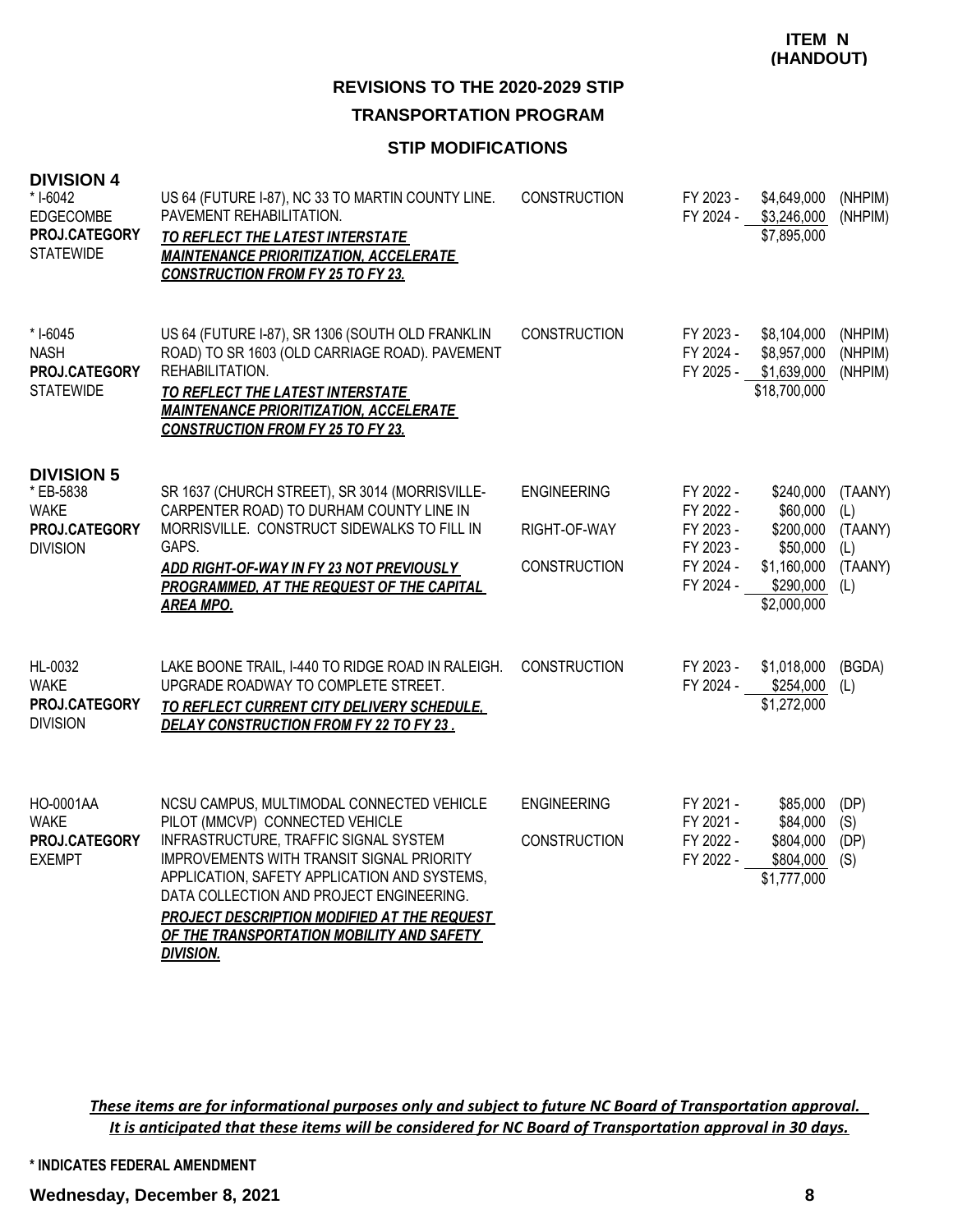#### **STIP MODIFICATIONS**

| <b>DIVISION 5</b><br>* HO-0001AB<br><b>WAKE</b><br>PROJ.CATEGORY<br><b>EXEMPT</b> | NCSU CAMPUS, FIBER OPTIC CABLE INSTALLATION.<br><b>NEW PROJECT SCOPE ASSIGNED AT THE REQUEST</b><br>OF THE TRANSPORTATION MOBILITY AND SAFETY<br><b>DIVISION.</b>                                                                                                                                         | <b>ENGINEERING</b><br><b>CONSTRUCTION</b> | FY 2022 -<br>FY 2022 -<br>FY 2023 -<br>FY 2023 - | \$70,000<br>\$70,000<br>\$430,000<br>\$430,000<br>\$1,000,000                   | (DP)<br>(S)<br>(DP)<br>(S)    |
|-----------------------------------------------------------------------------------|-----------------------------------------------------------------------------------------------------------------------------------------------------------------------------------------------------------------------------------------------------------------------------------------------------------|-------------------------------------------|--------------------------------------------------|---------------------------------------------------------------------------------|-------------------------------|
| * HS-2005G<br><b>WAKE</b><br>PROJ.CATEGORY<br><b>DIVISION</b>                     | SR 2215 (BUFFALOE ROAD), SR 2214 (SOUTHHALL<br>ROAD)/BRINTONS COTTAGE STREET AND VALLEY<br>STREAM DRIVE INTERSECTIONS IN RALEIGH. TRAFFIC<br>SIGNALS REVISIONS, CURB RAMPS, AND PAVEMENT<br>MARKINGS.<br>PROJECT BREAK ADDED AT THE REQUEST OF THE<br><b>TRANSPORTATION MOBILITY AND SAFETY DIVISION.</b> | <b>ENGINEERING</b><br><b>CONSTRUCTION</b> | FY 2023 -<br>FY 2023 -                           | \$6,000<br>\$155,000<br>\$161,000                                               | (HSIP)<br>(HSIP)              |
| I-5944<br><b>WAKE</b><br>PROJ.CATEGORY<br><b>STATEWIDE</b>                        | I-87 / US 64 / US 264, I-440 IN RALEIGH TO SR 1003<br>(ROLESVILLE ROAD). PAVEMENT REHABILITATION.<br>TO REFLECT THE LATEST INTERSTATE<br><b>MAINTENANCE PRIORITIZATION, DELAY</b><br><b>CONSTRUCTION FROM FY 25 TO FY 26.</b>                                                                             | <b>CONSTRUCTION</b>                       | FY 2026 -<br>FY 2027 -<br>FY 2028 -              | \$11,850,000<br>\$12,147,000<br>\$4,603,000<br>\$28,600,000                     | (NHPIM)<br>(NHPIM)<br>(NHPIM) |
| I-5945<br><b>WAKE</b><br>PROJ.CATEGORY<br><b>STATEWIDE</b>                        | I-540, TRIANGLE TOWNE CENTER BOULEVARD IN<br>RALEIGH TO I-495 / US 64 / US 264 IN KNIGHTDALE.<br>PAVEMENT REHABILITATION.<br>TO REFLECT THE LATEST INTERSTATE<br><b>MAINTENANCE PRIORITIZATION, ACCELERATE</b><br><b>CONSTRUCTION FROM FY 25 TO FY 24.</b>                                                | <b>CONSTRUCTION</b>                       | FY 2025 -                                        | FY 2024 - \$10,747,000<br>\$11,841,000<br>FY 2026 - \$5,312,000<br>\$27,900,000 | (NHPIM)<br>(NHPIM)<br>(NHPIM) |
| I-5995<br><b>DURHAM</b><br><b>WAKE</b><br>PROJ.CATEGORY<br><b>STATEWIDE</b>       | I-40, EAST OF NC 147 TO SR 3015 (AIRPORT<br>BOULEVARD). PAVEMENT REHABILITATION.<br>TO REFLECT THE LATEST INTERSTATE<br><b>MAINTENANCE PRIORITIZATION, DELAY</b><br><b>CONSTRUCTION FROM FY 25 TO FY 27.</b>                                                                                              | <b>CONSTRUCTION</b>                       | FY 2027 -<br>FY 2028 -<br>FY 2029 -              | \$6,712,000<br>\$6,975,000<br>\$1,213,000<br>\$14,900,000                       | (NHPIM)<br>(NHPIM)<br>(NHPIM) |

*These items are for informational purposes only and subject to future NC Board of Transportation approval. It is anticipated that these items will be considered for NC Board of Transportation approval in 30 days.*

**\* INDICATES FEDERAL AMENDMENT**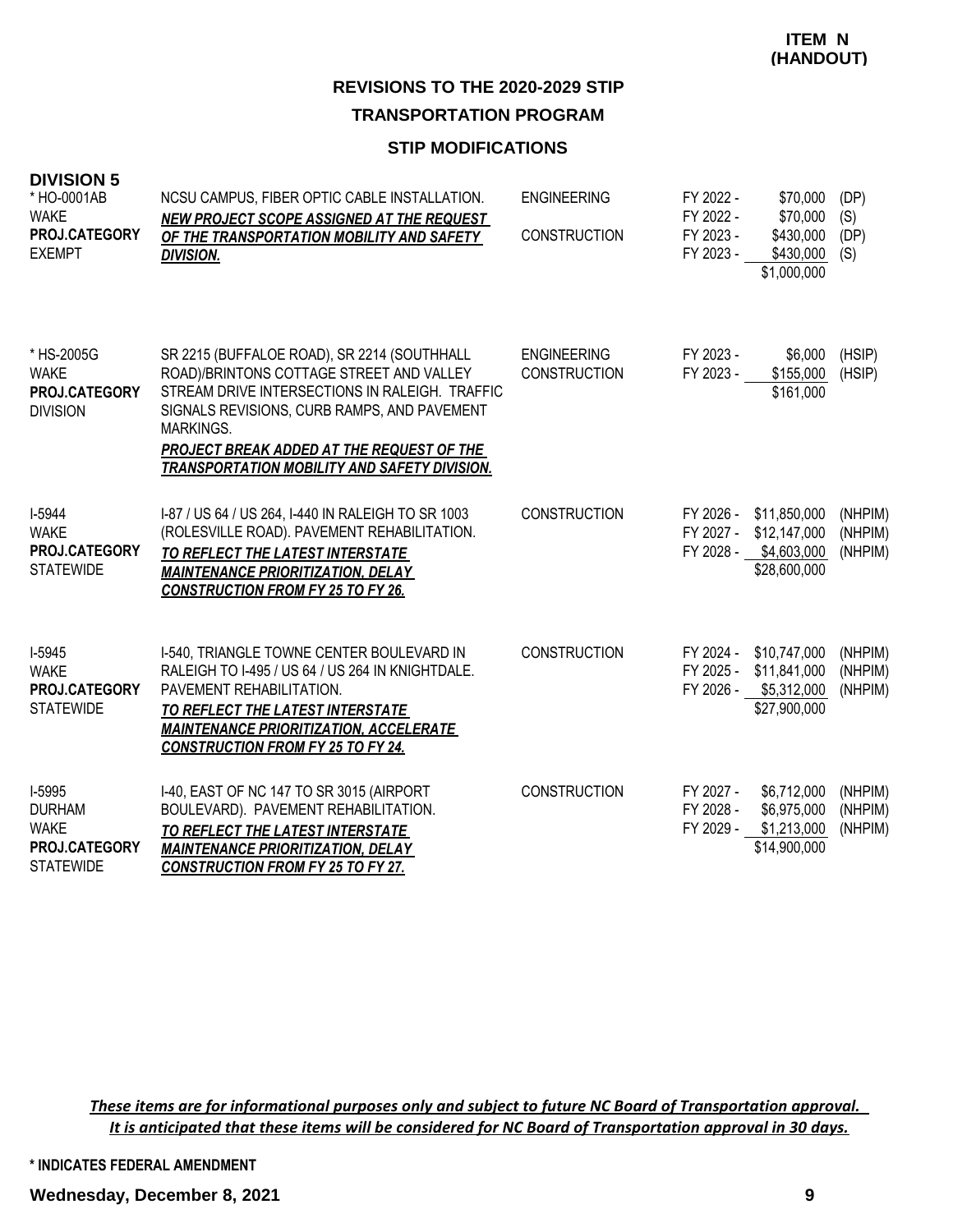#### **STIP MODIFICATIONS**

| <b>DIVISION 5</b><br>I-5998<br><b>DURHAM</b><br><b>WAKE</b><br>PROJ.CATEGORY<br><b>STATEWIDE</b> | I-540, I-40 IN DURHAM TO US 70 IN RALEIGH.<br>PAVEMENT REHABILITATION.<br>TO REFLECT THE LATEST INTERSTATE<br><b>MAINTENANCE PRIORITIZATION, DELAY</b><br><b>CONSTRUCTION FROM FY 25 TO FY 26.</b>                                                  | CONSTRUCTION        | FY 2026 -<br>FY 2027 -                           | \$6,469,000<br>\$7,177,000<br>FY 2028 - \$1,354,000<br>\$15,000,000                                       | (NHPIM)<br>(NHPIM)<br>(NHPIM)            |
|--------------------------------------------------------------------------------------------------|-----------------------------------------------------------------------------------------------------------------------------------------------------------------------------------------------------------------------------------------------------|---------------------|--------------------------------------------------|-----------------------------------------------------------------------------------------------------------|------------------------------------------|
| I-6000<br><b>DURHAM</b><br><b>WAKE</b><br>PROJ.CATEGORY<br><b>STATEWIDE</b>                      | I-540, I-40 IN DURHAM TO US 1 IN RALEIGH. BRIDGE<br>PRESERVATION / REHABILITATION.<br>TO REFLECT THE LATEST INTERSTATE<br><b>MAINTENANCE PRIORITIZATION, DELAY</b><br><b>CONSTRUCTION FROM FY 25 TO FY 26.</b>                                      | <b>CONSTRUCTION</b> | FY 2026 -<br>FY 2027 -                           | \$4,686,000<br>\$2,914,000<br>\$7,600,000                                                                 | (NHPIM)<br>(NHPIM)                       |
| $I-6001$<br><b>FRANKLIN</b><br><b>WAKE</b><br>PROJ.CATEGORY<br><b>STATEWIDE</b>                  | I-87 / FUTURE I-87 / US 64 / US 264, SR 1003<br>(ROLESVILLE ROAD) TO NASH COUNTY LINE.<br>PAVEMENT REHABILITATION.<br>TO REFLECT THE LATEST INTERSTATE<br><b>MAINTENANCE PRIORITIZATION, ACCELERATE</b><br><b>CONSTRUCTION FROM FY 25 TO FY 24.</b> | <b>CONSTRUCTION</b> | FY 2025 -                                        | FY 2024 - \$12,431,000<br>\$16,052,000<br>FY 2026 - \$10,430,000<br>FY 2027 - \$2,287,000<br>\$41,200,000 | (NHPIM)<br>(NHPIM)<br>(NHPIM)<br>(NHPIM) |
| P-5707<br><b>WAKE</b><br>PROJ.CATEGORY<br><b>REGIONAL</b>                                        | CSX S LINE, CONSTRUCT GRADE SEPARATION AT SR<br>2052 (ROGERS ROAD EXTENSION) CROSSING<br>(633905Y) IN WAKE FOREST.<br>TO ALLOW ADDITIONAL TIME FOR PLANNING AND<br>UTILITY RELOCATION DELAY CONSTRUCTION FROM<br>FY 22 TO FY 23.                    | <b>CONSTRUCTION</b> | FY 2023 -<br>FY 2024 -<br>FY 2025 -<br>FY 2026 - | \$244,000<br>\$9,940,000<br>\$9,712,000<br>\$4,504,000<br>\$24,400,000                                    | (T)<br>(T)<br>(T)<br>(T)                 |
| P-5720<br><b>WAKE</b><br>PROJ.CATEGORY<br><b>REGIONAL</b>                                        | CSX, CROSSING 630601X AT SR 2006 (DURANT ROAD)<br>IN RALEIGH. CONSTRUCT GRADE SEPARATION.<br>TO ALLOW ADDITIONAL TIME FOR PLANNING AND<br>UTILITY RELOCATION DELAY CONSTRUCTION FROM<br>FY 22 TO FY 23.                                             | <b>CONSTRUCTION</b> | FY 2023 -<br>FY 2024 -<br>FY 2025 -              | \$3,728,000<br>\$9,164,000<br>\$5,308,000<br>\$18,200,000                                                 | (T)<br>(T)<br>(T)                        |

*These items are for informational purposes only and subject to future NC Board of Transportation approval. It is anticipated that these items will be considered for NC Board of Transportation approval in 30 days.*

**\* INDICATES FEDERAL AMENDMENT**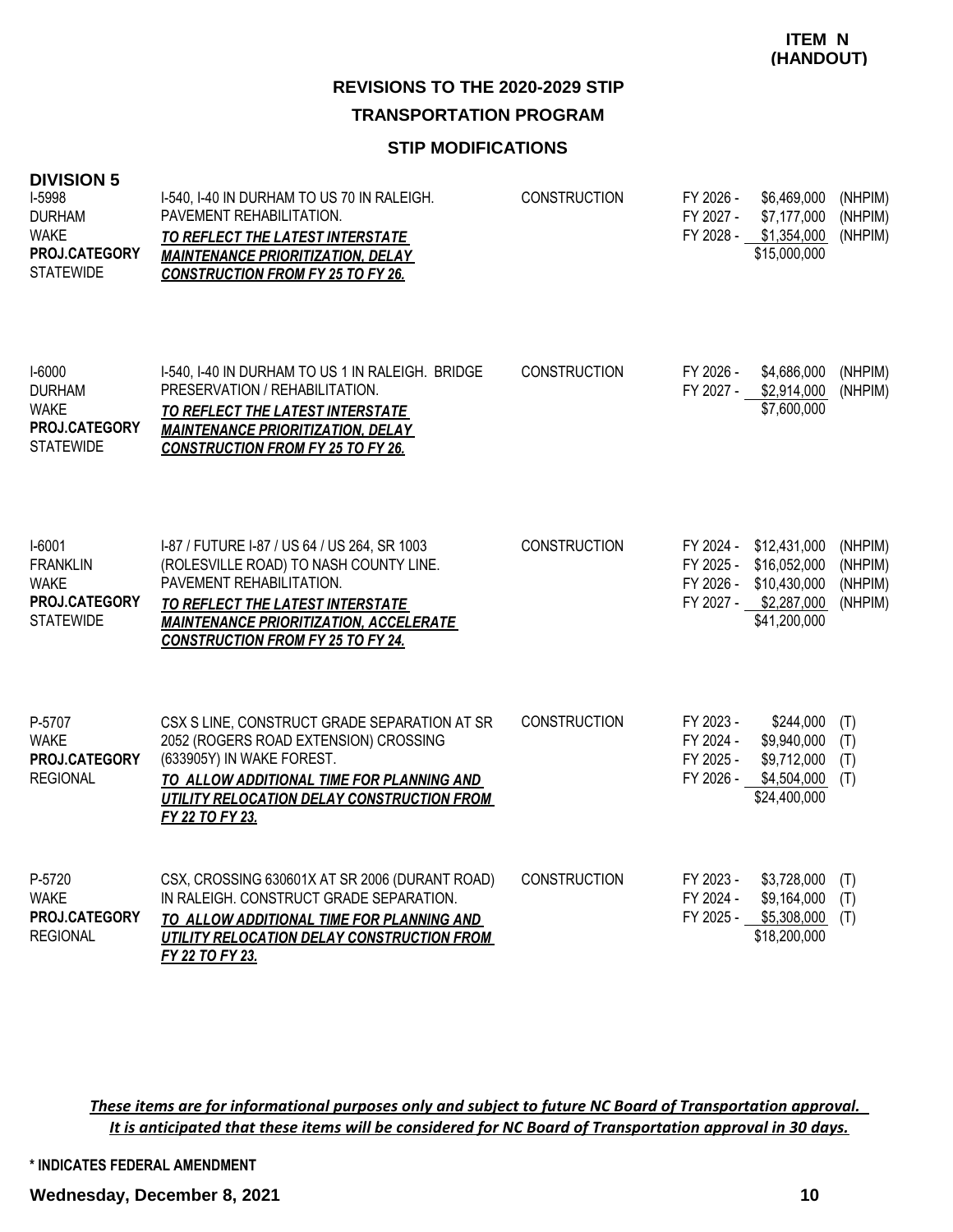#### **TRANSPORTATION PROGRAM**

#### **STIP MODIFICATIONS**

| <b>DIVISION 5</b><br>U-6242<br><b>WAKE</b><br>PROJ.CATEGORY<br><b>DIVISION</b>        | SR 2015 (DIXIE FOREST ROAD) / SR 3555 (OLD WAKE<br>FOREST ROAD), SR 2015 / SR 2041 (SPRING FOREST<br>ROAD) TO US 1 (CAPITAL BOULEVARD) IN RALEIGH.<br>UPGRADE TO A COMPLETE STREET.<br>ADD UTILITY IN FY 22 NOT PREVIOUSLY<br><b>PROGRAMMED, AT THE REQUEST OF THE CAPITAL</b><br><b>AREA MPO.</b> | RIGHT-OF-WAY<br><b>UTILITIES</b><br><b>CONSTRUCTION</b> | FY 2022 -<br>FY 2022 -<br>FY 2022 -<br>FY 2022 -<br>FY 2022 -<br>FY 2022 - | \$1,360,000<br>\$340,000<br>\$880,000<br>\$220,000<br>\$8,918,000<br>\$2,230,000<br>\$13,948,000 | (BGDA)<br>(L)<br>(BGDA)<br>(L)<br>(BGDA)<br>(L) |
|---------------------------------------------------------------------------------------|----------------------------------------------------------------------------------------------------------------------------------------------------------------------------------------------------------------------------------------------------------------------------------------------------|---------------------------------------------------------|----------------------------------------------------------------------------|--------------------------------------------------------------------------------------------------|-------------------------------------------------|
| W-5805D<br><b>WAKE</b><br>PROJ.CATEGORY<br><b>REGIONAL</b>                            | NC 42, BRIDGE 910023 OVER MIDDLE CREEK. INSTALL<br>GUARDRAIL.<br>TO ALLOW ADDITIONAL TIME FOR PLANNING AND<br><b>DESIGN, DELAY CONSTRUCTION FROM FY 21 TO FY 22.</b>                                                                                                                               | <b>CONSTRUCTION</b>                                     | FY 2022 -<br>FY 2023 -                                                     | \$1,000<br>\$76,000<br>\$77,000                                                                  | (HSIP)<br>(HSIP)                                |
| <b>DIVISION 6</b><br>EB-6032<br><b>CUMBERLAND</b><br>PROJ.CATEGORY<br><b>DIVISION</b> | NC 59 (HOPE MILLS ROAD), CONSTRUCT SIDEWALK<br>FROM FAYETTEVILLE CITY LIMITS TO SUMAC CIRCLE.<br>AT THE REQUEST OF THE MPO, DELAY<br><b>CONSTRUCTION FROM FY 21 TO FY 22.</b>                                                                                                                      | <b>CONSTRUCTION</b>                                     | FY 2022 -<br>FY 2022 -                                                     | \$282,000<br>\$70,000<br>\$352,000                                                               | (TADA)<br>(L)                                   |
| * W-5806D<br><b>HARNETT</b><br>PROJ.CATEGORY<br><b>REGIONAL</b>                       | NC 27, NC 27 AT SR 1581 (BAILEY'S CROSSROADS) / SR<br>1705 (FAIRGROUND). REALIGNMENT / INTERSECTION<br><b>IMPROVEMENTS.</b><br>AT THE REQUEST OF THE TRANSPORTATION<br><b>MOBILITY AND SAFETY DIVISION, REVISE PROJECT</b><br><b>DESCRIPTION TO BETTER MATCH SCOPE.</b>                            | <b>CONSTRUCTION</b>                                     | FY 2022 -                                                                  | \$667,000<br>\$667,000                                                                           | (HSIP)                                          |
| <b>DIVISION 7</b><br>EB-5877<br><b>GUILFORD</b><br>PROJ.CATEGORY<br><b>DIVISION</b>   | FARMINGTON DRIVE, HOLDEN ROAD TO SR 4121<br>(WEST GATE CITY BOULEVARD) IN GREENSBORO.<br><b>CONSTRUCT SIDEWLAKS.</b><br>TO ALLOW ADDITIONAL TIME FOR DESIGN, DELAY<br>RIGHT-OF-WAY FROM FY 21 TO FY 22 AT THE<br><b>REQUEST OF THE GREENSBORO URBAN AREA MPO.</b>                                  | RIGHT-OF-WAY<br><b>CONSTRUCTION</b>                     | FY 2022 -<br>FY 2022 -<br>FY 2022 -<br>FY 2022 -                           | \$48,000<br>\$12,000<br>\$240,000<br>\$60,000<br>\$360,000                                       | (TAANY)<br>(L)<br>(TAANY)<br>(L)                |

*These items are for informational purposes only and subject to future NC Board of Transportation approval. It is anticipated that these items will be considered for NC Board of Transportation approval in 30 days.*

**\* INDICATES FEDERAL AMENDMENT**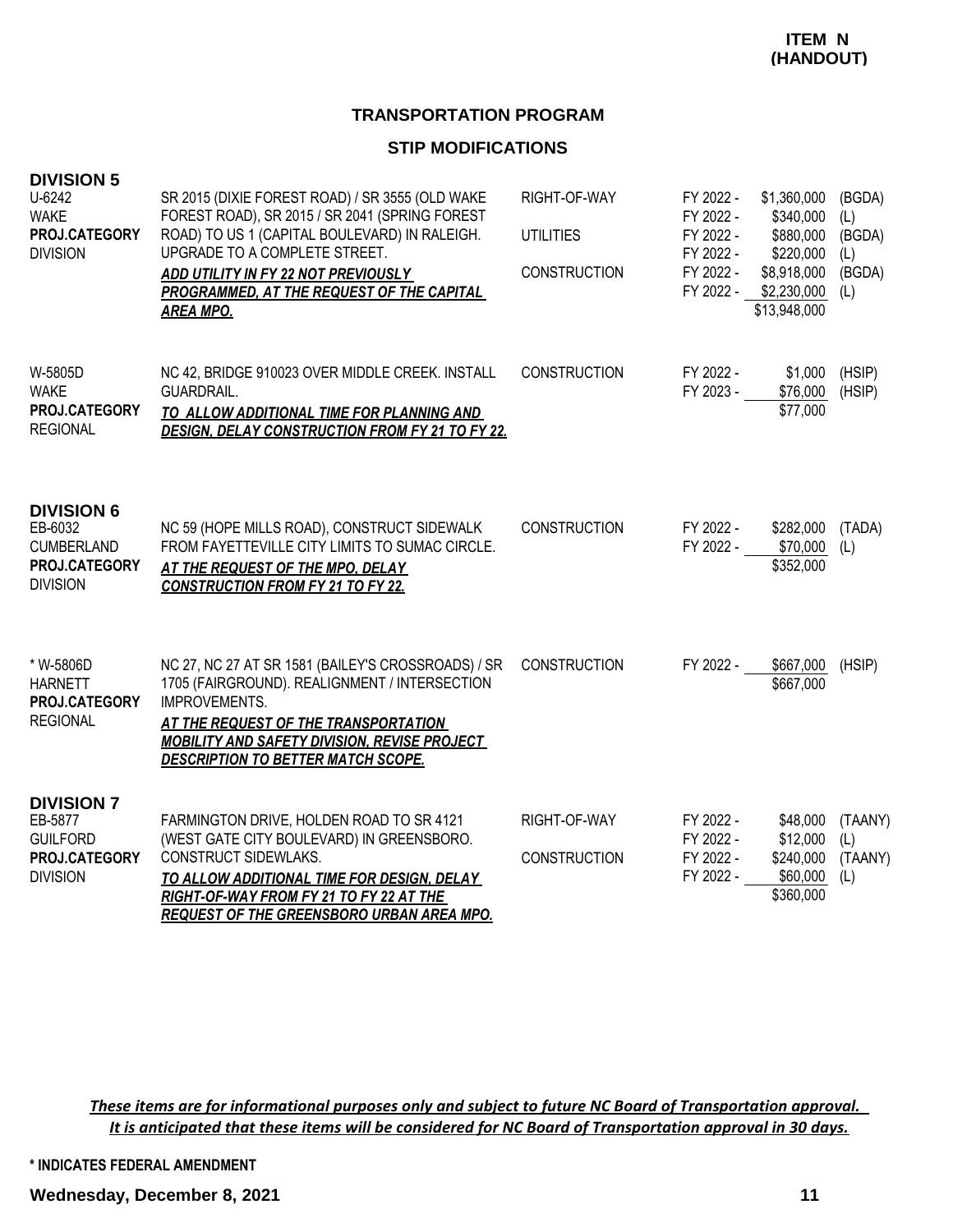#### **STIP MODIFICATIONS**

| <b>DIVISION 7</b><br>EB-5878<br><b>GUILFORD</b><br><b>PROJ.CATEGORY</b><br><b>DIVISION</b> | WEST MEADOWVIEW ROAD, SR 1007 (RANDLEMAN<br>ROAD) TO SOUTH ELM-EUGENE STREET IN<br>GREENSBORO. CONSTRUCT SIDEWALKS.<br>TO ALLOW ADDITIONAL TIME FOR DESIGN, DELAY<br>RIGHT-OF-WAY FROM FY 21 TO FY 22 AT THE<br><b>REQUEST OF THE GREENSBORO URBAN AREA MPO.</b> | RIGHT-OF-WAY<br><b>CONSTRUCTION</b> | FY 2022 -<br>FY 2022 -<br>FY 2022 -<br>FY 2022 - | \$41,000<br>\$10,000<br>\$207,000<br>\$52,000<br>\$310,000 | (TAANY)<br>(L)<br>(TAANY)<br>(L)   |
|--------------------------------------------------------------------------------------------|------------------------------------------------------------------------------------------------------------------------------------------------------------------------------------------------------------------------------------------------------------------|-------------------------------------|--------------------------------------------------|------------------------------------------------------------|------------------------------------|
| EB-5885<br><b>ALAMANCE</b><br>PROJ.CATEGORY<br><b>DIVISION</b>                             | US 70 (NORTH CHURCH STREET), BEAUMONT AVENUE<br>TO SR 1716 (GRAHAM-HOPEDALE ROAD) IN<br>BURLINGTON. CONSTRUCT SIDEWALK.<br>TO ALLOW ADDITIONAL TIME FOR PLANNING AND<br><b>DESIGN, DELAY CONSTRUCTION FROM FY 21 TO FY 22.</b>                                   | <b>CONSTRUCTION</b>                 | FY 2022 -<br>FY 2022 -                           | \$96,000<br>\$24,000<br>\$120,000                          | (TA5200)<br>(L)                    |
| EB-5887<br><b>ALAMANCE</b><br>PROJ.CATEGORY<br><b>DIVISION</b>                             | NC 49 / NC 54 (HARDEN STREET), WEST PINE STREET<br>TO NORTH MARSHALL STREET IN GRAHAM.<br>CONSTRUCT SIDEWALK.<br>TO ALLOW ADDITIONAL TIME FOR PLANNING AND<br>DESIGN, DELAY RIGHT-OF-WAY FROM FY 21 TO FY 22<br>AND CONSTRUCTION FROM FY 22 TO FY 23.            | RIGHT-OF-WAY<br><b>CONSTRUCTION</b> | FY 2022 -<br>FY 2022 -<br>FY 2023 -<br>FY 2023 - | \$35,000<br>\$9,000<br>\$84,000<br>\$21,000<br>\$149,000   | (TA5200)<br>(L)<br>(TA5200)<br>(L) |
| EB-5891<br><b>ROCKINGHAM</b><br>PROJ.CATEGORY<br><b>DIVISION</b>                           | US 220 BUSINESS, EAST JACKSON STREET IN<br>MAYODAN TO MAYO RIVER STATE PARK. CONSTRUCT<br>MULTIUSE PATH.<br>TO ALLOW ADDITIONAL TIME FOR PLANNING AND<br><b>DESIGN, DELAY CONSTRUCTION FROM FY 21 TO FY 23.</b>                                                  | <b>CONSTRUCTION</b>                 | FY 2023 -<br>FY 2023 -                           | \$522,000<br>\$130,000<br>\$652,000                        | (TALT5)<br>(L)                     |
| EB-6037C<br><b>GUILFORD</b><br>PROJ.CATEGORY<br><b>DIVISION</b>                            | A&Y GREENWAY, SPRING GARDEN STREET TO SOUTH<br>OF ROLLINS ROAD IN GREENSBORO. CONSTRUCT<br><b>MULTIUSE PATH.</b><br>TO ALLOW ADDITIONAL TIME FOR RIGHT-OF-WAY<br><b>CERTIFICATION, DELAY CONSTRUCTION FROM FY 21</b><br><u>TO FY 22.</u>                         | <b>CONSTRUCTION</b>                 | FY 2022 -<br>FY 2022 -<br>FY 2022 - \$1,787,000  | \$2,749,000<br>\$4,400,000<br>\$8,936,000                  | (BGANY)<br>(TAANY)<br>(L)          |
| *TO-6170<br><b>ALAMANCE</b><br><b>PROJ.CATEGORY</b><br>PUBLIC TRANS                        | OPERATING ASSISTANCE TO MAINTAIN CURRENT<br>LEVEL OF SERVICE IN ADDITION TO SERVICE<br>EXPANSION FOR WEEKEND SERVICE.<br><b>MOVE FUNDING FROM PREVIOUS YEARS TO FY 22 AT</b><br><b>THE REQUEST OF MPO.</b>                                                       | <b>OPERATIONS</b>                   | FY 2022 -                                        | \$792,000<br>FY 2022 - \$1,088,000 (5307)<br>\$1,880,000   | (L)                                |

*These items are for informational purposes only and subject to future NC Board of Transportation approval. It is anticipated that these items will be considered for NC Board of Transportation approval in 30 days.*

**\* INDICATES FEDERAL AMENDMENT**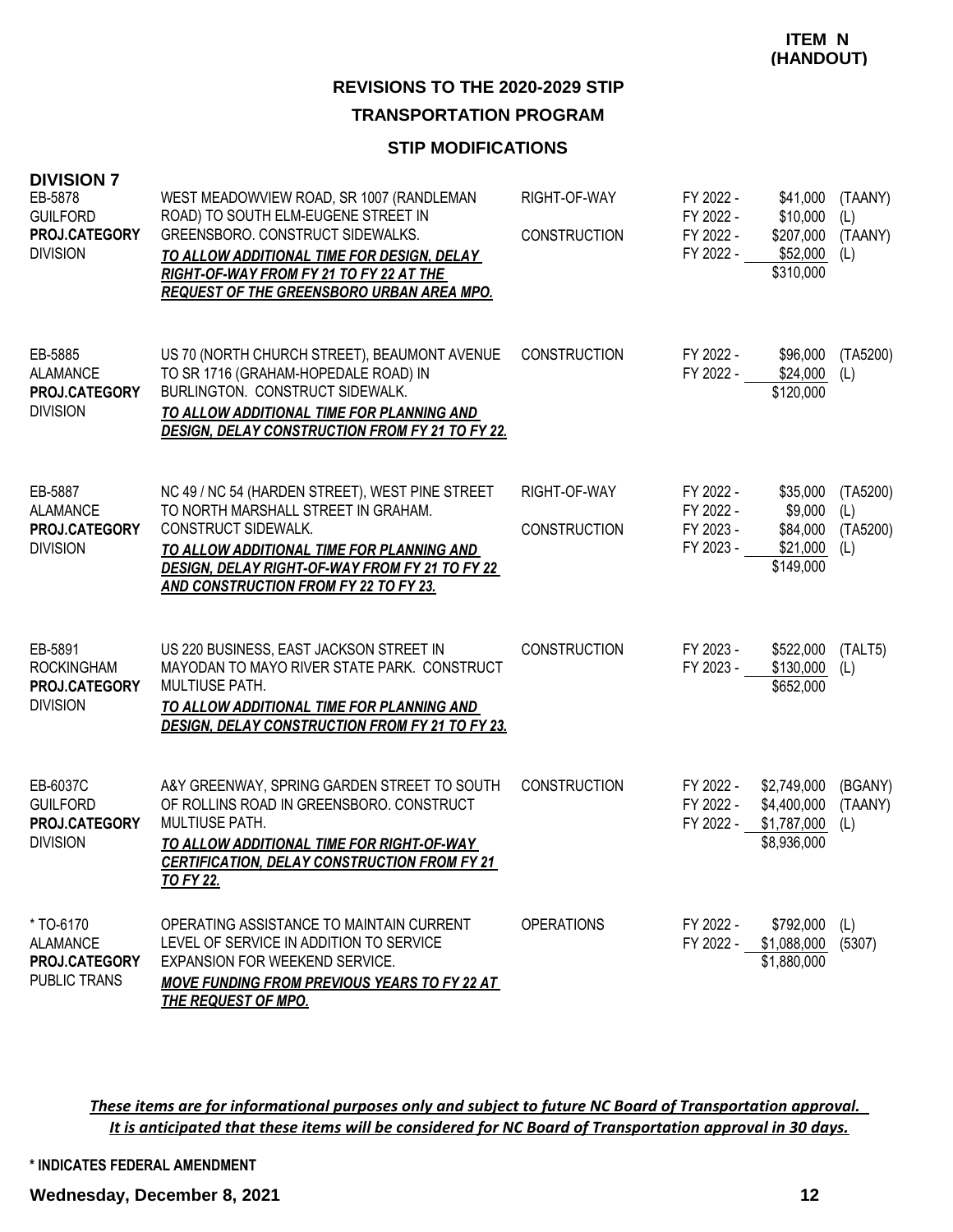#### **STIP MODIFICATIONS**

| <b>DIVISION 8</b><br>* I-5947A<br><b>MONTGOMERY</b><br>PROJ.CATEGORY<br><b>STATEWIDE</b> | I-73/74, MONTGOMERY COUNTY LINE TO NC 211.<br>PAVEMENT REHABILITATION.<br>TO REFLECT THE LATEST INTERSTATE<br><b>MAINTENANCE PRIORITIZATION, DELAY</b><br><b>CONSTRUCTION FROM FY 23 TO FY 25.</b>                                                                                                                                                                                                                                                            | <b>CONSTRUCTION</b>                 | FY 2025 -                                        | \$5,678,000<br>FY 2026 - \$7,522,000<br>\$13,200,000                | (BGIM)<br>(BGIM)               |
|------------------------------------------------------------------------------------------|---------------------------------------------------------------------------------------------------------------------------------------------------------------------------------------------------------------------------------------------------------------------------------------------------------------------------------------------------------------------------------------------------------------------------------------------------------------|-------------------------------------|--------------------------------------------------|---------------------------------------------------------------------|--------------------------------|
| * I-5947C<br><b>MONTGOMERY</b><br>PROJ.CATEGORY<br><b>STATEWIDE</b>                      | I-73/74, NC 24/27 TO RANDOLPH COUNTY LINE.<br>PAVEMENT REHABILITATION.<br>TO REFLECT THE LATEST INTERSTATE<br><b>MAINTENANCE PRIORITIZATION, DELAY</b><br><b>CONSTRUCTION FROM FY 23 TO FY 26.</b>                                                                                                                                                                                                                                                            | <b>CONSTRUCTION</b>                 | FY 2026 -                                        | \$4,891,000<br>FY 2027 - \$5,809,000<br>\$10,700,000                | (BGIM)<br>(BGIM)               |
| I-5948<br><b>RANDOLPH</b><br>PROJ.CATEGORY<br><b>STATEWIDE</b>                           | I-73 / I-74 / US 220, MONTGOMERY COUNTY LINE TO<br>NORTH OF SR 1462 (PARK DRIVE) IN ASHEBORO.<br>PAVEMENT REHABILITATION.<br>TO REFLECT THE LATEST INTERSTATE<br><b>MAINTENANCE PRIORITIZATION, ACCELERATE</b><br><b>CONSTRUCTION FROM FY 27 TO FY 26.</b>                                                                                                                                                                                                    | <b>CONSTRUCTION</b>                 | FY 2026 -<br>FY 2027 -                           | \$6,176,000<br>\$9,067,000<br>FY 2028 - \$1,757,000<br>\$17,000,000 | (NHPIM)<br>(NHPIM)<br>(NHPIM)  |
| U-6007<br><b>RANDOLPH</b><br>PROJ.CATEGORY<br><b>DIVISION</b>                            | US 220 BUSINESS (SOUTH FAYETTEVILLE STREET),<br>SOUTH OF SR 2915 (RIDGE STREET) TO SOUTH OF SR<br>1453 (WALKER AVENUE) IN ASHEBORO. CONSTRUCT<br>RIGHT TURN LANE ON SR 2915, CONSTRUCT LEFT-<br>OVERS AT SR 1154 (COUNTRY CLUB DRIVE) / SR 2800<br>(ATLANTIC AVENUE), AND REDUCE NUMBER OF LANES<br>FROM SR 2800 TO SOUTH OF SR 1453.<br><b>REVISE PROJECT DESCRIPTION TO REFLECT</b><br><b>CURRENT DESIGN SCOPE, AT THE REQUEST OF</b><br><b>DIVISION 8.</b> | <b>UTILITIES</b><br>CONSTRUCTION    | FY 2022 -<br>FY 2022 -<br>FY 2023 -              | \$300,000<br>\$312,000<br>\$438,000<br>\$1,050,000                  | (T)<br>(T)<br>(T)              |
| <b>DIVISION 9</b><br>* BL-0018<br><b>FORSYTH</b><br>PROJ.CATEGORY<br><b>DIVISION</b>     | BREWER ROAD, BUCHANAN STREET TO<br>CLEMMONSVILLE ROAD IN WINSTON-SALEM.<br>CONSTRUCT FIVE-FOOT SIDEWALK.<br>TO ALLOW ADDITIONAL TIME FOR PLANNING AND<br><b>DESIGN, DELAY RIGHT-OF-WAY FROM FY 22 TO FY 23</b><br>AND CONSTRUCTION FROM FY 23 TO FY 24.                                                                                                                                                                                                       | RIGHT-OF-WAY<br><b>CONSTRUCTION</b> | FY 2023 -<br>FY 2023 -<br>FY 2024 -<br>FY 2024 - | \$410,000<br>\$103,000<br>\$1,861,000<br>\$465,000<br>\$2,839,000   | (BGDA)<br>(L)<br>(BGDA)<br>(L) |

*These items are for informational purposes only and subject to future NC Board of Transportation approval. It is anticipated that these items will be considered for NC Board of Transportation approval in 30 days.*

**\* INDICATES FEDERAL AMENDMENT**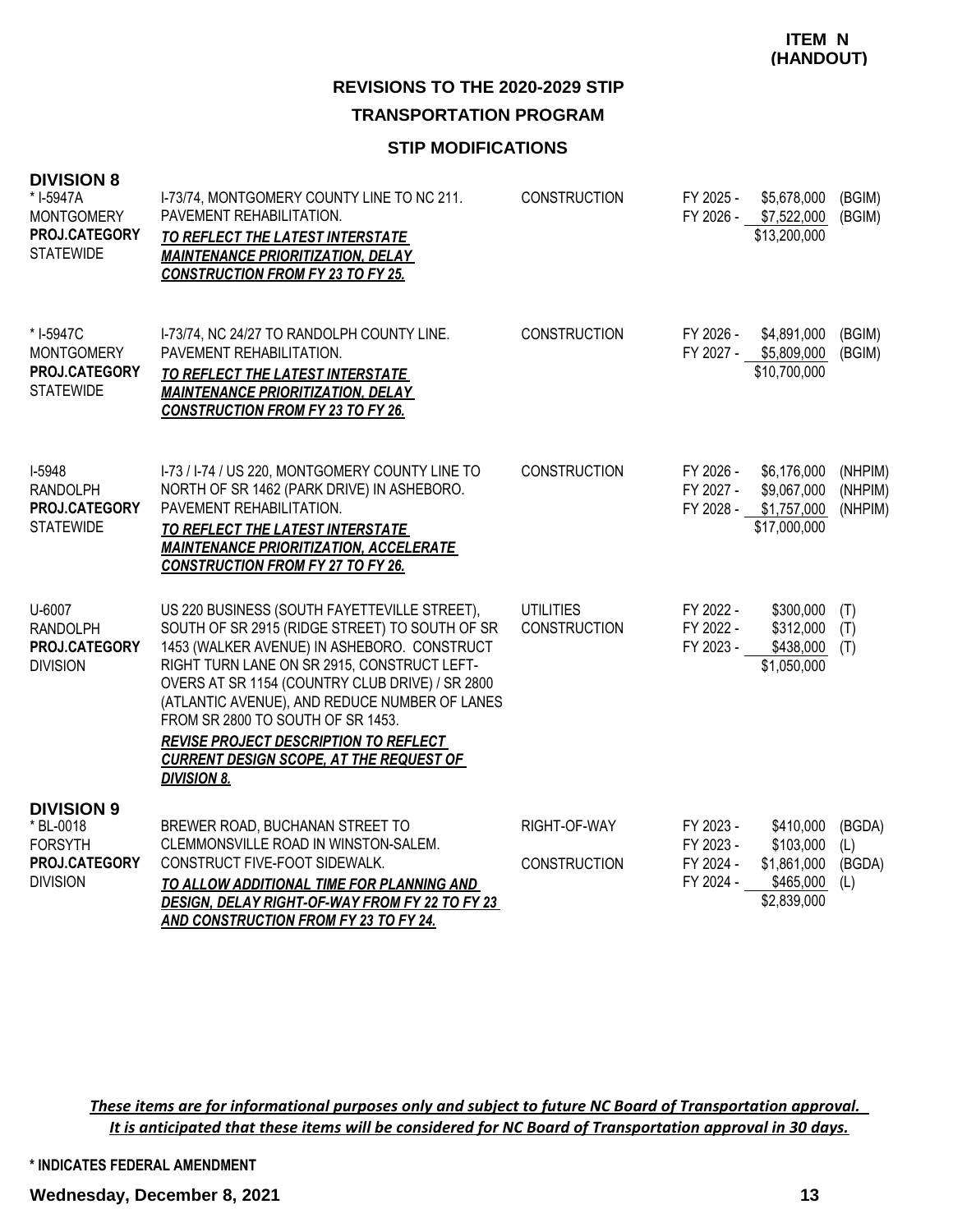## **REVISIONS TO THE 2020-2029 STIP TRANSPORTATION PROGRAM**

#### **STIP MODIFICATIONS**

| <b>DIVISION 9</b><br>EB-5840<br><b>FORSYTH</b><br>PROJ.CATEGORY<br><b>DIVISION</b>     | US 158 / US 421 / NC 150 (SALEM PARKWAY), NC 150<br>(PETERS CREEK PARKWAY) TO THE STROLLWAY IN<br>WINSTON-SALEM. CONSTRUCT MULTI-USE PATH.<br>TO ALLOW ADDITIONAL TIME FOR PLANNING AND<br><b>DESIGN, DELAY CONSTRUCTION FROM FY 21 TO FY 22.</b>                                                                                                                                                                                                           | <b>CONSTRUCTION</b>                              | FY 2022 -<br>FY 2022 -                                                                               | \$1,600,000<br>\$400,000<br>\$2,000,000                                                                                       | (TAANY)<br>(L)                                         |
|----------------------------------------------------------------------------------------|-------------------------------------------------------------------------------------------------------------------------------------------------------------------------------------------------------------------------------------------------------------------------------------------------------------------------------------------------------------------------------------------------------------------------------------------------------------|--------------------------------------------------|------------------------------------------------------------------------------------------------------|-------------------------------------------------------------------------------------------------------------------------------|--------------------------------------------------------|
| * HL-0015<br><b>FORSYTH</b><br>PROJ.CATEGORY<br><b>EXEMPT</b>                          | NC 66 / SR 4309 (WEST MOUNTAIN STREET),<br>BEAUCREST STREET TO ASBURY DRIVE IN<br>KERNERSVILLE. CONSTRUCT TURN-LANE BETWEEN<br>KERNERSVILLE YMCA AND DEERE-HITACHI EAST<br>ENTRANCE, AND EXTEND EXISTING SIDEWALK FROM<br>BEAUCREST STREET TO ASBURY DRIVE.<br>TO REFLECT CURRENT TOWN DELIVERY SCHEDULE,<br><b>DELAY PRELIMINARY ENGINEERING FROM FY 21 TO</b><br>FY 22; DELETE CONSTRUCTION AT THE REQUEST OF<br><b>THE WINSTON-SALEM URBAN AREA MPO.</b> | <b>ENGINEERING</b><br>RIGHT-OF-WAY               | FY 2022 -<br>FY 2022 -<br>FY 2022 -<br>FY 2022 -                                                     | \$301,000<br>\$75,000<br>\$209,000<br>\$52,000<br>\$637,000                                                                   | (BGDA)<br>(L)<br>(BGDA)<br>(L)                         |
| U-2579BB<br><b>FORSYTH</b><br>PROJ.CATEGORY<br><b>EXEMPT</b>                           | FUTURE I-74, WINSTON-SALEM NORTHERN BELTWAY,<br>EASTERN SECTION, US 421 / NC 150 / BUSINESS 40 TO<br>US 158. CONSTRUCT NOISE WALL.<br>ADD PROJECT BREAK AT THE REQUEST OF DIVISION<br>9 <sub>1</sub>                                                                                                                                                                                                                                                        | <b>UTILITIES</b><br><b>CONSTRUCTION</b>          | FY 2022 -<br>FY 2021 -                                                                               | \$234,000<br>\$2,349,000<br>\$2,583,000                                                                                       | (T)<br>(T)                                             |
| <b>DIVISION 10</b><br>P-5730<br><b>MECKLENBURG</b><br>PROJ.CATEGORY<br><b>REGIONAL</b> | CLANTON ROAD, EXTEND CLANTON ROAD TO US 29/74<br>(WILKINSON BOULEVARD) WITH A GRADE<br>SEPARATION OF NORFOLK SOUTHERN RAILROAD AND<br>CLOSE THE DONALD ROSS ROAD CROSSING.<br>TO ALLOW ADDITIONAL TIME FOR PRELIMINARY<br><b>ENGINEERING, DELAY RIGHT-OF-WAY FROM FY 23 TO</b><br>FY 24.                                                                                                                                                                    | RIGHT-OF-WAY<br><b>CONSTRUCTION</b>              | FY 2024 -<br>FY 2025 -<br>FY 2025 -<br>FY 2025 -<br>FY 2026 -<br>FY 2027 -                           | \$2,200,000<br>\$2,200,000<br>\$6,976,000<br>\$835,000<br>\$6,680,000<br>\$2,209,000<br>\$21,100,000                          | (T)<br>(T)<br>(T)<br>(0)<br>(T)<br>(T)                 |
| P-5744<br><b>UNION</b><br>PROJ.CATEGORY<br><b>STATEWIDE</b>                            | CSX SF LINE, SR 1377 (WESLEY CHAPEL STOUTS<br>ROAD). CONSTRUCT GRADE SEPERATION.<br>TO ALLOW ADDITIONAL TIME FOR PLANNING AND<br><b>DESIGN, DELAY RIGHT-OF-WAY FROM FY 24 TO FY 25.</b><br>AND CONSTRUCTION FROM FY 26 TO FY 27.                                                                                                                                                                                                                            | RIGHT-OF-WAY<br><b>UTILITIES</b><br>CONSTRUCTION | FY 2025 -<br>FY 2025 -<br>FY 2026 -<br>FY 2025 -<br>FY 2027 -<br>FY 2027 -<br>FY 2027 -<br>FY 2028 - | \$30,000<br>\$2,910,000<br>\$2,910,000<br>\$826,000<br>\$3,110,000<br>\$2,883,000<br>\$250,000<br>\$2,883,000<br>\$15,802,000 | (DP)<br>(T)<br>(T)<br>(T)<br>(DP)<br>(T)<br>(O)<br>(T) |

*These items are for informational purposes only and subject to future NC Board of Transportation approval. It is anticipated that these items will be considered for NC Board of Transportation approval in 30 days.*

**\* INDICATES FEDERAL AMENDMENT**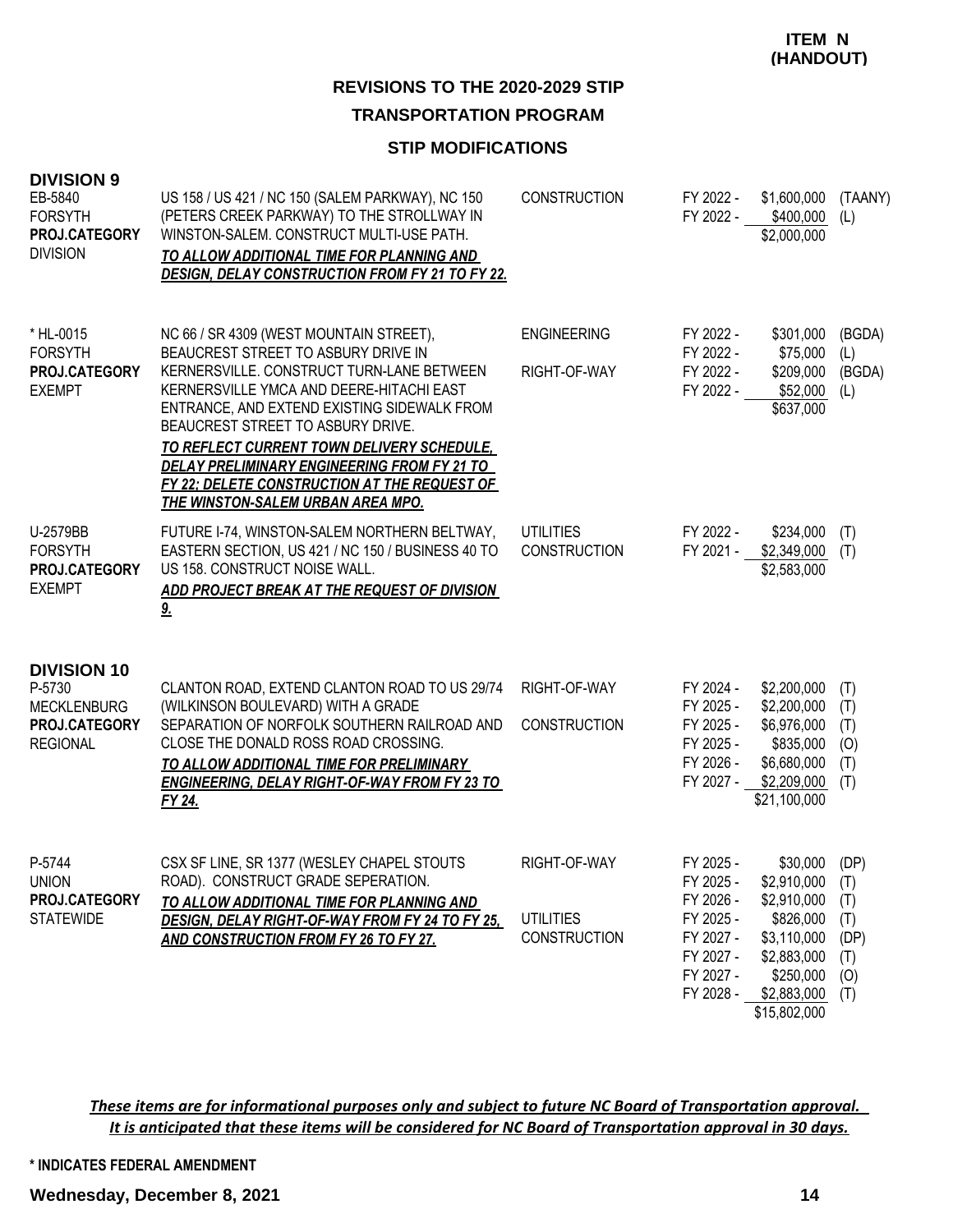## **STIP MODIFICATIONS**

| <b>DIVISION 10</b> |                                                        |                                  |                        |                            |                |
|--------------------|--------------------------------------------------------|----------------------------------|------------------------|----------------------------|----------------|
| R-2632AB           | NC 73, NC 115 TO SR 2693 (DAVIDSON-CONCORD             | <b>BUILD NC ROW</b>              | FY 2023 -              | \$215,000                  | (T)            |
| <b>MECKLENBURG</b> | ROAD).                                                 |                                  | FY 2024 -              | \$215,000                  | (T)            |
| PROJ.CATEGORY      | TO ALLOW ADDITIONAL TIME FOR PRELIMINARY               |                                  | FY 2025 -              | \$215,000                  | (T)            |
| <b>REGIONAL</b>    | <b>ENGINEERING, DELAY RIGHT-OF-WAY FROM FY 22 TO</b>   |                                  | FY 2026 -              | \$215,000                  | (T)            |
|                    | FY 23.                                                 |                                  | FY 2027 -              | \$215,000                  | (T)            |
|                    |                                                        |                                  | FY 2028 -              | \$215,000                  | (T)            |
|                    |                                                        |                                  | FY 2029 -              | \$215,000                  | (T)            |
|                    |                                                        |                                  | AFTER FY 2029 -        | \$1,720,000                | (T)            |
|                    |                                                        | RIGHT-OF-WAY<br><b>UTILITIES</b> | FY 2023 -<br>FY 2023 - | \$1,900,000<br>\$4,700,000 | (T)            |
|                    |                                                        | <b>CONSTRUCTION</b>              | FY 2026 -              | \$469,000                  | (T)<br>(BGANY) |
|                    |                                                        |                                  | FY 2027 -              | \$19,769,000               | (BGANY)        |
|                    |                                                        |                                  | FY 2028 -              | \$16,011,000               | (BGANY)        |
|                    |                                                        |                                  | FY 2029 -              | \$8,992,000                | (BGANY)        |
|                    |                                                        |                                  | AFTER FY 2029 -        | \$1,659,000                | (BGANY)        |
|                    |                                                        |                                  |                        | \$56,725,000               |                |
|                    |                                                        |                                  |                        |                            |                |
| * U-2509AA         | US 74, SHARON FOREST DRIVE AND HARRIS                  | RIGHT-OF-WAY                     | FY 2024 -              | \$32,200,000               | (NHP)          |
| <b>MECKLENBURG</b> | BOULEVARD/VILLAGE LAKE DRIVE AREA. CONSTRUCT           |                                  | FY 2025 -              | \$32,200,000               | (NHP)          |
| PROJ.CATEGORY      | GRADE SEPARATION AT SHARON FOREST DRIVE AND            | <b>UTILITIES</b>                 | FY 2024 -              | \$900,000                  | (NHP)          |
| <b>STATEWIDE</b>   | INTERCHANGE AT VILLAGE LAKE DRIVE.                     |                                  | FY 2025 -              | \$900,000                  | (NHP)          |
|                    | <b>SEGMENT U-2509 INTO SEGMENTS AA, AB, AC, AD, B,</b> | <b>CONSTRUCTION</b>              | FY 2026 -              | \$10,100,000               | (NHP)          |
|                    | C. D. AND E AS A RESULT OF CORRIDOR                    |                                  | FY 2027 -              | \$10,100,000               | (NHP)          |
|                    | <b>IMPLEMENTATION PLAN.</b>                            |                                  | FY 2028 -              | \$10,100,000               | (NHP)          |
|                    |                                                        |                                  |                        | FY 2029 - \$10,100,000     | (NHP)          |
|                    |                                                        |                                  |                        | \$106,600,000              |                |
| * U-2509AB         | US 74, SARDIS ROAD AND SAM NEWELL ROAD                 | RIGHT-OF-WAY                     | FY 2024 -              | \$33,250,000               | (NHP)          |
| <b>MECKLENBURG</b> | INTERSECTION AREA. CONSTRUCT INTERCHANGES              |                                  | FY 2025 -              | \$33,250,000               | (NHP)          |
| PROJ.CATEGORY      | AT SARDIS ROAD NORTH AND SAM NEWELL ROAD,              | <b>UTILITIES</b>                 | FY 2024 -              | \$1,350,000                | (NHP)          |
| <b>STATEWIDE</b>   | CONSTRUCT EXTENSION OF SARDIS ROAD NORTH               |                                  | FY 2025 -              | \$1,350,000                | (NHP)          |
|                    | FROM US 74 TO AREQUIPA DRIVE EXTENSION, AND            | <b>CONSTRUCTION</b>              | FY 2026 -              | \$11,350,000               | (NHP)          |
|                    | CONSTRUCT EXTENSION OF AREQUIPA DRIVE FROM             |                                  | FY 2027 -              | \$11,350,000               | (NHP)          |
|                    | SARDIS ROAD NORTH EXTENSION TO SAM NEWELL              |                                  | FY 2028 -              | \$11,350,000               | (NHP)          |
|                    | ROAD.                                                  |                                  |                        | FY 2029 - \$11,350,000     | (NHP)          |
|                    | <b>SEGMENT U-2509 INTO SEGMENTS AA, AB, AC, AD, B,</b> |                                  |                        | \$114,600,000              |                |
|                    | C. D. AND E AS A RESULT OF CORRIDOR                    |                                  |                        |                            |                |
|                    | <b>IMPLEMENTATION PLAN.</b>                            |                                  |                        |                            |                |

*These items are for informational purposes only and subject to future NC Board of Transportation approval. It is anticipated that these items will be considered for NC Board of Transportation approval in 30 days.*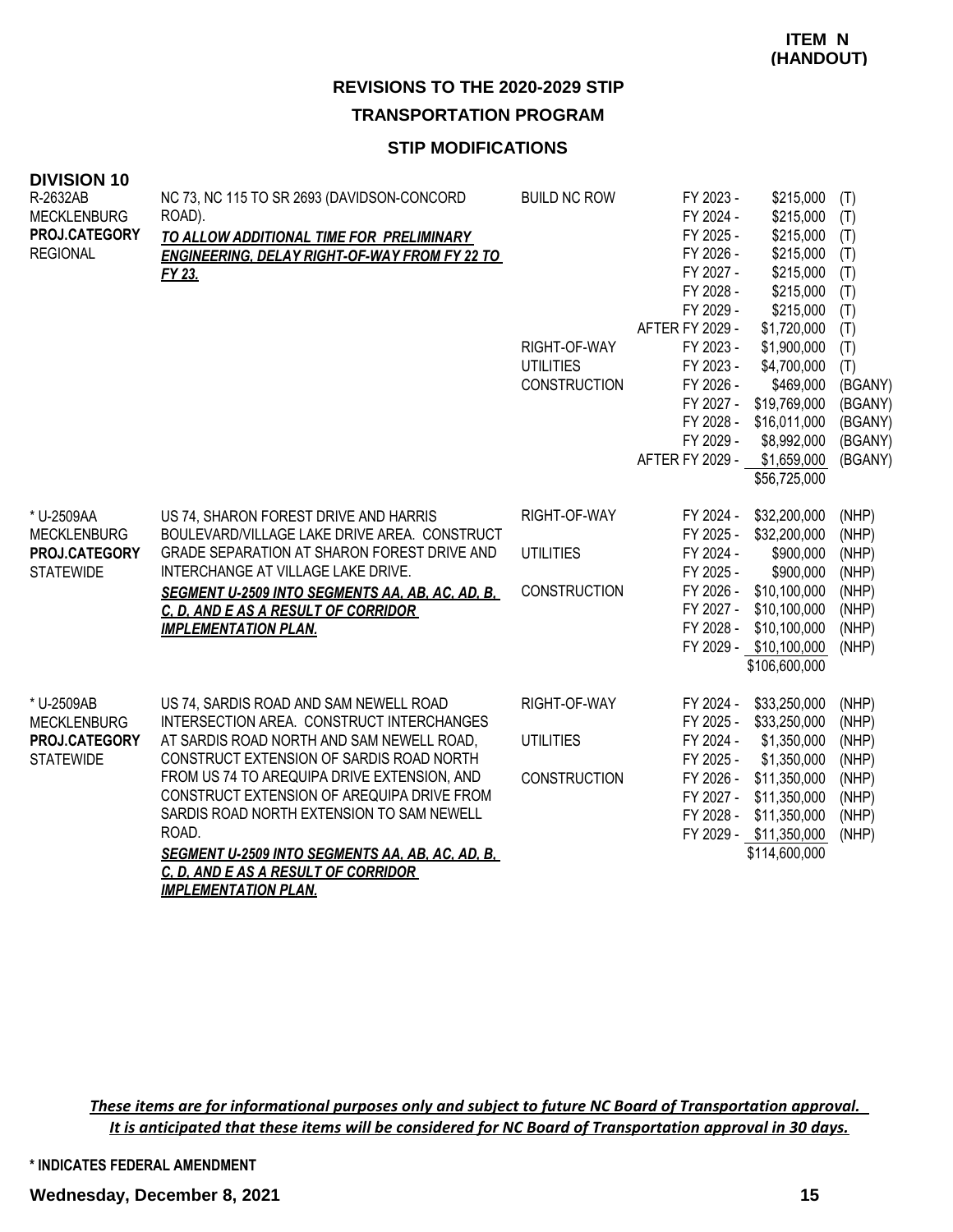#### **STIP MODIFICATIONS**

| <b>DIVISION 10</b><br>* U-2509AC<br><b>MECKLENBURG</b><br>PROJ.CATEGORY<br><b>STATEWIDE</b> | US 74, INDEPENDENCE POINTE PARKWAY.<br>CONSTRUCT ROADWAY ON NEW LOCATION FROM<br>WINDSOR SQUARE DRIVE TO NC 51 (MATTHEWS<br>TOWNSHIP PARKWAY).<br>SEGMENT U-2509 INTO SEGMENTS AA, AB, AC, AD, B,<br>C. D. AND E AS A RESULT OF CORRIDOR<br><b>IMPLEMENTATION PLAN.</b>                                                   | RIGHT-OF-WAY<br><b>UTILITIES</b><br><b>CONSTRUCTION</b> | FY 2024 -<br>FY 2025 -<br>FY 2024 -<br>FY 2025 -<br>FY 2026 -<br>FY 2027 -<br>FY 2028 -<br>FY 2029 - | \$9,100,000<br>\$9,100,000<br>\$1,500,000<br>\$1,500,000<br>\$2,800,000<br>\$2,800,000<br>\$2,800,000<br>\$2,800,000<br>\$32,400,000                  | (NHP)<br>(NHP)<br>(NHP)<br>(NHP)<br>(NHP)<br>(NHP)<br>(NHP)<br>(NHP) |
|---------------------------------------------------------------------------------------------|---------------------------------------------------------------------------------------------------------------------------------------------------------------------------------------------------------------------------------------------------------------------------------------------------------------------------|---------------------------------------------------------|------------------------------------------------------------------------------------------------------|-------------------------------------------------------------------------------------------------------------------------------------------------------|----------------------------------------------------------------------|
| * U-2509AD<br><b>MECKLENBURG</b><br>PROJ.CATEGORY<br><b>STATEWIDE</b>                       | US 74, MATTHEWS-MINT HILL ROAD INTERSECTION<br>AREA. CONSTRUCT INTERCHANGE AT MATTHEWS-<br>MINT HILL ROAD AND EXTENSION OF NORTHEAST<br>PARKWAY FROM OVERCASH DRIVE TO WAITING<br>STREET.<br><b>SEGMENT U-2509 INTO SEGMENTS AA, AB, AC, AD, B,</b><br>C. D. AND E AS A RESULT OF CORRIDOR<br><b>IMPLEMENTATION PLAN.</b> | RIGHT-OF-WAY<br><b>UTILITIES</b><br><b>CONSTRUCTION</b> | FY 2024 -<br>FY 2025 -<br>FY 2024 -<br>FY 2025 -<br>FY 2026 -<br>FY 2027 -<br>FY 2028 -<br>FY 2029 - | \$25,800,000<br>\$25,800,000<br>\$900,000<br>\$900,000<br>\$6,750,000<br>\$6,750,000<br>\$6,750,000<br>\$6,750,000<br>\$80,400,000                    | (NHP)<br>(NHP)<br>(NHP)<br>(NHP)<br>(NHP)<br>(NHP)<br>(NHP)<br>(NHP) |
| * U-2509B<br><b>MECKLENBURG</b><br>PROJ.CATEGORY<br><b>STATEWIDE</b>                        | US 74, WEST OF IDLEWILD ROAD TO WALLACE LANE.<br>ADD GENERAL PURPOSE AND EXPRESS LANES AND<br>CONSTRUCT EXPRESS LANE INTERCHANGE ON WEST<br>SIDE OF CONFERENCE DRIVE.<br>SEGMENT U-2509 INTO SEGMENTS AA, AB, AC, AD, B,<br>C. D. AND E AS A RESULT OF CORRIDOR<br><b>IMPLEMENTATION PLAN.</b>                            | RIGHT-OF-WAY<br><b>CONSTRUCTION</b>                     | FY 2024 -<br>FY 2025 -<br>FY 2026 -<br>FY 2027 -<br>FY 2028 -<br>FY 2029 -                           | \$13,000<br>\$13,000<br>\$6,350,000<br>\$6,350,000<br>\$6,350,000<br>\$6,350,000<br>\$25,426,000                                                      | (NHP)<br>(NHP)<br>(NHP)<br>(NHP)<br>(NHP)<br>(NHP)                   |
| * U-2509C<br><b>MECKLENBURG</b><br>PROJ.CATEGORY<br><b>STATEWIDE</b>                        | US 74, WALLACE LANE TO SARDIS ROAD. ADD<br>GENERAL PURPOSE AND EXPRESS LANES AND<br>CONSTRUCT EXPRESS LANE INTERCHANGE AT<br>SARDIS ROAD.<br><b>SEGMENT U-2509 INTO SEGMENTS AA, AB, AC, AD, B,</b><br>C. D. AND E AS A RESULT OF CORRIDOR<br><b>IMPLEMENTATION PLAN.</b>                                                 | RIGHT-OF-WAY<br><b>UTILITIES</b><br><b>CONSTRUCTION</b> | FY 2024 -<br>FY 2025 -<br>FY 2024 -<br>FY 2025 -<br>FY 2026 -<br>FY 2027 -<br>FY 2028 -              | \$19,600,000<br>\$19,600,000<br>\$2,800,000<br>\$2,800,000<br>\$17,600,000<br>\$17,600,000<br>\$17,600,000<br>FY 2029 - \$17,600,000<br>\$115,200,000 | (NHP)<br>(NHP)<br>(NHP)<br>(NHP)<br>(NHP)<br>(NHP)<br>(NHP)<br>(NHP) |

*These items are for informational purposes only and subject to future NC Board of Transportation approval. It is anticipated that these items will be considered for NC Board of Transportation approval in 30 days.*

**\* INDICATES FEDERAL AMENDMENT**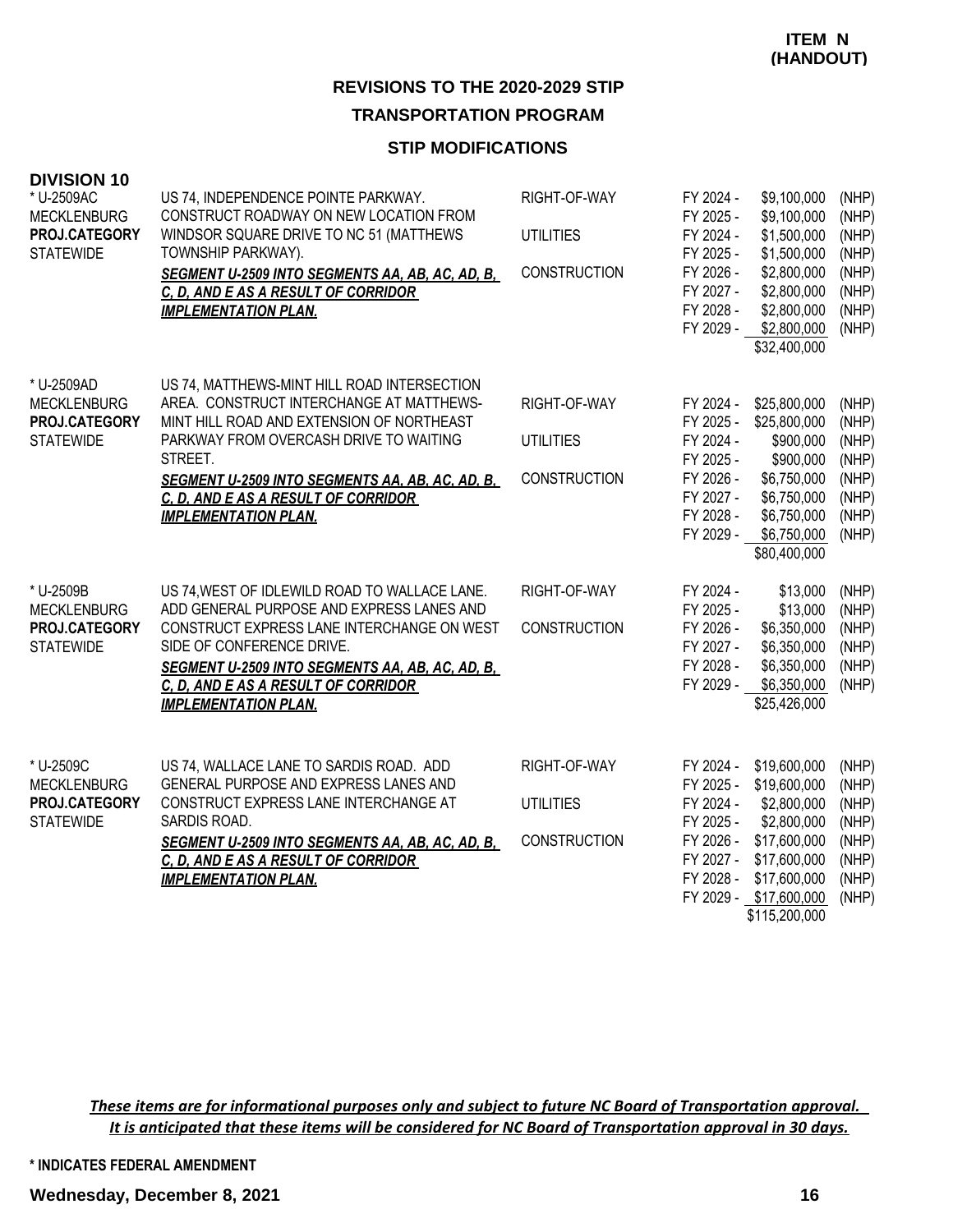# **REVISIONS TO THE 2020-2029 STIP**

## **TRANSPORTATION PROGRAM**

### **STIP MODIFICATIONS**

| <b>DIVISION 10</b><br>* U-2509D<br><b>MECKLENBURG</b><br>PROJ.CATEGORY<br><b>STATEWIDE</b> | SARDIS ROAD TO I-485. ADD GENERAL PURPOSE AND<br>EXPRESS LANES, CONSTRUCT EXPRESS LANE<br>INTERCHANGES AT I-485 AND EAST SIDE OF<br>CONFERENCE DRIVE, AND RECONSTRUCT<br>INTERCHANGE AT NC 51 (MATTHEWS TOWNSHIP<br>PARKWAY).<br><b>SEGMENT U-2509 INTO SEGMENTS AA, AB, AC, AD, B,</b><br>C. D. AND E AS A RESULT OF CORRIDOR<br><b>IMPLEMENTATION PLAN.</b> | RIGHT-OF-WAY<br><b>UTILITIES</b><br>CONSTRUCTION        | FY 2029 -<br>AFTER FY 2029 -<br>FY 2029 -<br><b>AFTER FY 2029 -</b><br>AFTER FY 2029 - \$202,200,000 | \$46,150,000<br>\$46,150,000<br>\$5,150,000<br>\$5,150,000<br>\$304,800,000                             | (NHP)<br>(NHP)<br>(NHP)<br>(NHP)<br>(NHP)            |
|--------------------------------------------------------------------------------------------|---------------------------------------------------------------------------------------------------------------------------------------------------------------------------------------------------------------------------------------------------------------------------------------------------------------------------------------------------------------|---------------------------------------------------------|------------------------------------------------------------------------------------------------------|---------------------------------------------------------------------------------------------------------|------------------------------------------------------|
| * U-2509E<br><b>MECKLENBURG</b><br>PROJ.CATEGORY<br><b>DIVISION</b>                        | US 74 PARALLEL ROUTES, KREFELD DRIVE, AREQUIPA<br>DRIVE, AND INDEPENDENCE POINTE PARKWAY.<br>CONSTRUCT MULTIPLE SEGMENTS, PART ON NEW<br>LOCATION.<br>SEGMENT U-2509 INTO SEGMENTS AA, AB, AC, AD, B,<br>C. D. AND E AS A RESULT OF CORRIDOR<br><b>IMPLEMENTATION PLAN.</b>                                                                                   | RIGHT-OF-WAY<br><b>UTILITIES</b><br><b>CONSTRUCTION</b> | AFTER FY 2029 -<br><b>AFTER FY 2029 -</b><br>AFTER FY 2029 -                                         | \$55,800,000<br>\$4,100,000<br>\$69,400,000<br>\$129,300,000                                            | (T)<br>(T)<br>(T)                                    |
| U-5112<br><b>UNION</b><br>PROJ.CATEGORY<br><b>TRANSITION</b>                               | STALLINGS, SR 1364 (PLEASANT PLAINS ROAD) AT SR<br>1357 (POTTERS ROAD) IN STALLINGS. CONSTRUCT<br>INTERSECTION IMPROVEMENTS INCLUDING LEFT<br>TURN LANES AND MODIFICATION OF TRAFFIC SIGNAL.<br>TO ALLOW ADDITIONAL TIME FOR RIGHT-OF-WAY<br><b>ACQUISITION, DELAY CONSTRUCTION FROM FY 21 TO</b><br>FY 22.                                                   | <b>CONSTRUCTION</b>                                     | FY 2022 -<br>FY 2022 -<br>FY 2022 -<br>FY 2022 -                                                     | \$1,600,000<br>\$500,000<br>\$1,657,000<br>\$814,000<br>\$4,571,000                                     | (CMAQ)<br>(HSIP)<br>(BGDA)<br>(L)                    |
| U-5874<br><b>MECKLENBURG</b><br>PROJ.CATEGORY<br><b>DIVISION</b>                           | NORTH UNIVERSITY RESEARCH PARK I-85 OVERPASS,<br>SR 2722 (LOUIS ROSE PLACE) TO DOUG MAYES<br>PLACE. CONSTRUCT NEW ROUTE.<br>TO ALLOW ADDITIONAL TIME FOR RIGHT-OF-WAY<br><b>ACQUISITION, DELAY CONSTRUCTION FROM FY 21 TO</b><br>FY 22.                                                                                                                       | <b>CONSTRUCTION</b>                                     | FY 2022 -<br>FY 2022 -<br>FY 2022 -<br>FY 2022 -<br>FY 2023 -<br>FY 2023 -                           | \$3,548,000<br>\$2,067,000<br>\$11,442,000<br>\$2,808,000<br>\$3,548,000<br>\$2,068,000<br>\$25,481,000 | (BGANY)<br>(BGDA)<br>(O)<br>(L)<br>(BGANY)<br>(BGDA) |
| U-6103<br><b>MECKLENBURG</b><br>PROJ.CATEGORY<br><b>STATEWIDE</b>                          | US 74 (INDEPENDENCE BOULEVARD), I-277 TO WEST<br>OF IDLEWILD ROAD. WIDEN ROADWAY TO ALLOW<br>FOR TWO-WAY EXPRESS LANES.<br>ADD RIGHT-OF-WAY AND UTILITIES IN FY 29 NOT<br>PREVIOUSLY PROGRAMMED AS A RESULT OF<br><b>CORRIDOR IMPLEMENTATION PLAN.</b>                                                                                                        | RIGHT-OF-WAY<br><b>UTILITIES</b><br><b>CONSTRUCTION</b> | FY 2029 -<br>AFTER FY 2029 -<br>FY 2029 -<br><b>AFTER FY 2029 -</b><br>AFTER FY 2029 -               | \$5,250,000<br>\$5,250,000<br>\$650,000<br>\$650,000<br>\$93,200,000<br>\$105,000,000                   | (NHP)<br>(NHP)<br>(NHP)<br>(NHP)<br>(NHP)            |

*These items are for informational purposes only and subject to future NC Board of Transportation approval. It is anticipated that these items will be considered for NC Board of Transportation approval in 30 days.*

**\* INDICATES FEDERAL AMENDMENT**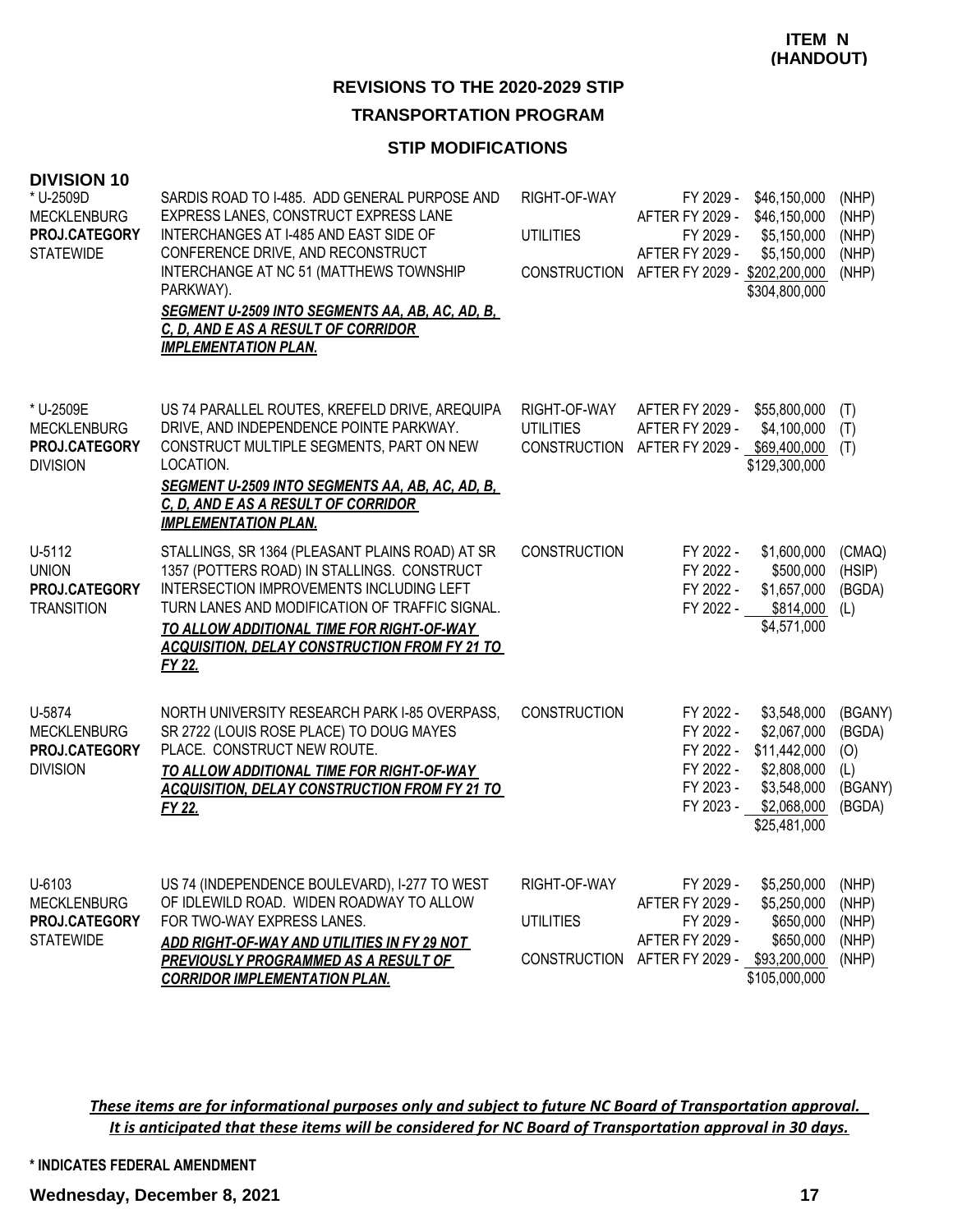#### **STIP MODIFICATIONS**

| <b>DIVISION 10</b><br>U-6246<br><b>UNION</b><br>PROJ.CATEGORY<br><b>EXEMPT</b>          | NC 84, SR 1007 (ROCKY RIVER ROAD) INTERSECTION.<br>CONSTRUCT INTERSECTION IMPROVEMENTS<br>TO REFLECT CURRENT SCHEDULE, DELAY<br>PRELIMINARY ENGINEERING FROM FY 21 TO FY 22.                                                                                                                                                         | <b>ENGINEERING</b><br>RIGHT-OF-WAY<br><b>CONSTRUCTION</b> | FY 2022 -<br>FY 2022 -<br>FY 2023 -<br>FY 2023 -<br>FY 2025 -<br>FY 2025 -<br>FY 2026 -<br>FY 2026 - | \$186,000<br>\$80,000<br>\$243,000<br>\$104,000<br>\$678,000<br>\$290,000<br>\$698,000<br>\$299,000<br>\$2,578,000 | (BGDA)<br>(L)<br>(BGDA)<br>(L)<br>(BGDA)<br>(L)<br>(BGDA)<br>(L) |
|-----------------------------------------------------------------------------------------|--------------------------------------------------------------------------------------------------------------------------------------------------------------------------------------------------------------------------------------------------------------------------------------------------------------------------------------|-----------------------------------------------------------|------------------------------------------------------------------------------------------------------|--------------------------------------------------------------------------------------------------------------------|------------------------------------------------------------------|
| <b>DIVISION 12</b><br>* C-5196<br><b>CATAWBA</b><br>PROJ.CATEGORY<br><b>DIVISION</b>    | HICKORY, 16TH STREET (SANDY RIDGE ROAD) AT<br>21ST AVENUE NE IN HICKORY. CONSTRUCT<br>ROUNDABOUT.<br>TO REFLECT THE LATEST SCHEDULE, ADD<br><b>PRELIMINARY ENGINEERING IN FY 22 NOT</b><br>PREVIOUSLY PROGRAMMED, DELAY RIGHT-OF-WAY<br>FROM FY 20 TO FY 23 AND DELAY CONSTRUCTION<br>FROM FY 22 TO FY 25 AT THE REQUEST OF THE MPO. | <b>ENGINEERING</b><br>RIGHT-OF-WAY<br><b>CONSTRUCTION</b> | FY 2022 -<br>FY 2022 -<br>FY 2023 -<br>FY 2023 -<br>FY 2025 -<br>FY 2025 -                           | \$400,000<br>\$100,000<br>\$1,360,000<br>\$340,000<br>\$1,990,000<br>\$498,000<br>\$4,688,000                      | (BGANY)<br>(L)<br>(CMAQ)<br>(L)<br>(BGANY)<br>(L)                |
| <b>DIVISION 13</b><br>HL-0014<br><b>BUNCOMBE</b><br>PROJ.CATEGORY<br><b>DIVISION</b>    | SR 3214 (BILTMORE AVENUE), WHITE FAWN DRIVE<br>INTERSECTION. INSTALL A TRAFFIC SIGNAL AND<br>CONSTRUCT PEDESTRIAN IMPROVEMENTS.<br>TO ALLOW ADDITIONAL TIME FOR PRELIMINARY<br><b>ENGINEERING, DELAY CONSTRUCTION FROM FY 22</b><br>TO 23.                                                                                           | <b>ENGINEERING</b><br><b>CONSTRUCTION</b>                 | FY 2022 -<br>FY 2022 -<br>FY 2023 -<br>FY 2023 -                                                     | \$32,000<br>\$8,000<br>\$320,000<br>\$80,000<br>\$440,000                                                          | (BGDA)<br>(L)<br>(BGANY)<br>(L)                                  |
| <b>DIVISION 14</b><br>B-5550<br><b>TRANSYLVANIA</b><br>PROJ.CATEGORY<br><b>DIVISION</b> | BREVARD, REPLACE BRIDGE 870102 ON RAILROAD<br>AVENUE OVER KINGS CREEK.<br>TO ALLOW ADDITIONAL TIME FOR RIGHT-OF-WAY<br><b>ACQUISITION, DELAY CONSTRUCTION FROM FY 21 TO</b><br>FY 22.                                                                                                                                                | <b>CONSTRUCTION</b>                                       | FY 2022 -<br>FY 2022 -                                                                               | \$600,000<br>\$150,000<br>\$750,000                                                                                | (BG5200)<br>(L)                                                  |
| EB-5945<br><b>HAYWOOD</b><br><b>PROJ.CATEGORY</b><br><b>DIVISION</b>                    | TOWN OF CANTON, CHAMPION DRIVE, NORTH<br>CANTON ROAD TO THICKETY ROAD. CONSTRUCT<br>MULTI-USE PATH.<br>TO ALLOW ADDITIONAL TIME FOR PRELIMINARY<br><b>ENGINEERING, DELAY RIGHT OF WAY FROM FY 21 TO</b><br>FY 22.                                                                                                                    | RIGHT-OF-WAY                                              | FY 2022 -<br>FY 2022 - \$40,000                                                                      | \$160,000<br>\$200,000                                                                                             | (BGDA)<br>(L)                                                    |

*These items are for informational purposes only and subject to future NC Board of Transportation approval. It is anticipated that these items will be considered for NC Board of Transportation approval in 30 days.*

**\* INDICATES FEDERAL AMENDMENT**